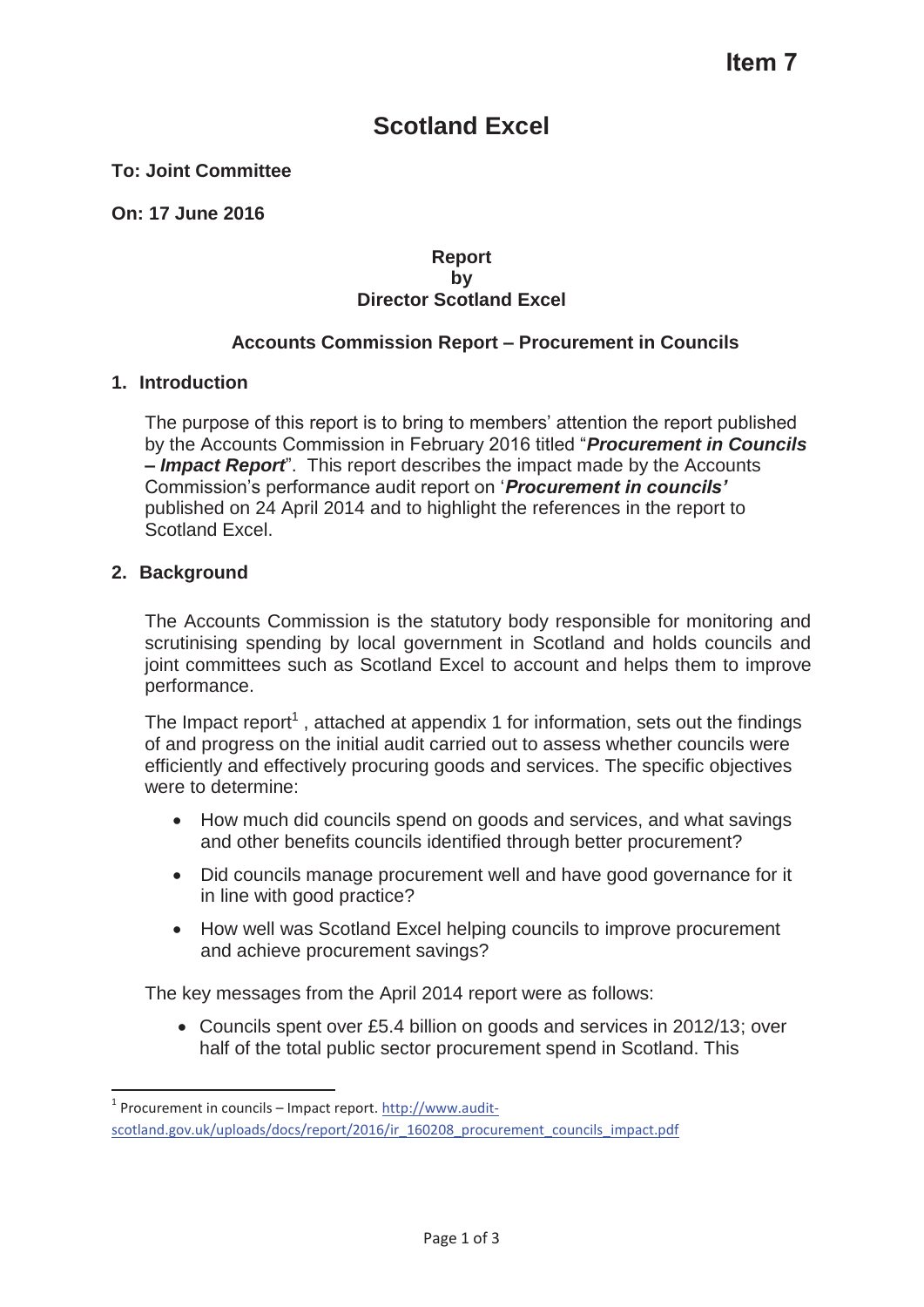spending is extremely diverse, although more than half is on social care and construction. Since 2006, initiatives by the Scottish Government and Scotland Excel have led to significant changes in councils' procurement practices. Procurement now has a higher profile and councils are buying more goods and services collaboratively. New legislation and EU directives will bring about further change.

- Councils can use procurement to improve service quality and achieve benefits for the community. Councils are systematically using procurement spending to support local economic development.
- Councils have recently begun to make community benefits such as apprenticeships and environmental improvements an integral part of contracts.
- Councils' spending through collaborative contracts set up by the Scottish Government and Scotland Excel has increased by over 80 per cent over the past three years to £503 million, but accounts for only 9.3 per cent of their total procurement spend. This percentage is likely to increase further as Scotland Excel and the Scottish Government introduce more collaborative contracts. The Scottish Government, Scotland Excel and councils reported total procurement savings of £71 million in 2012/13, 1.3 per cent of procurement spend; with £43 million (61 per cent) of these savings arising from Scotland Excel or Scottish Government collaborative contracts. Councils are relying on procurement to generate savings to meet budget pressures, but some of their savings calculations may not be reliable or may be incomplete. Further savings are possible if councils make greater use of collaborative contracts and replace paper-based systems with 'purchase to pay' compliant ICT systems.
- Councils and Scotland Excel have used the Procurement Capability Assessment (PCA) process to improve procurement practice. All councils have improved their procurement capability since 2009. However, the average assessment score has only reached 56 per cent. The rate of improvement varies among councils and some need to improve more quickly. Councils that invest in qualified improvement staff and improved systems can both improve service quality and achieve financial savings.

A number of specific recommendations for Scottish Government, Scotland Excel and councils were made and are detailed within the original Audit Scotland report.

#### **3. Impact Report**

The *2016 Procurement in councils – Impact* report details the progress that has been made in implementing the recommendations detailed in the original report. It shows good progress made in a number of areas and highlights were further progress should be made. Additionally, the impact report highlights a number of challenges that face Scotland Excel and the sector:

#### **Scotland Excel faces financial challenges**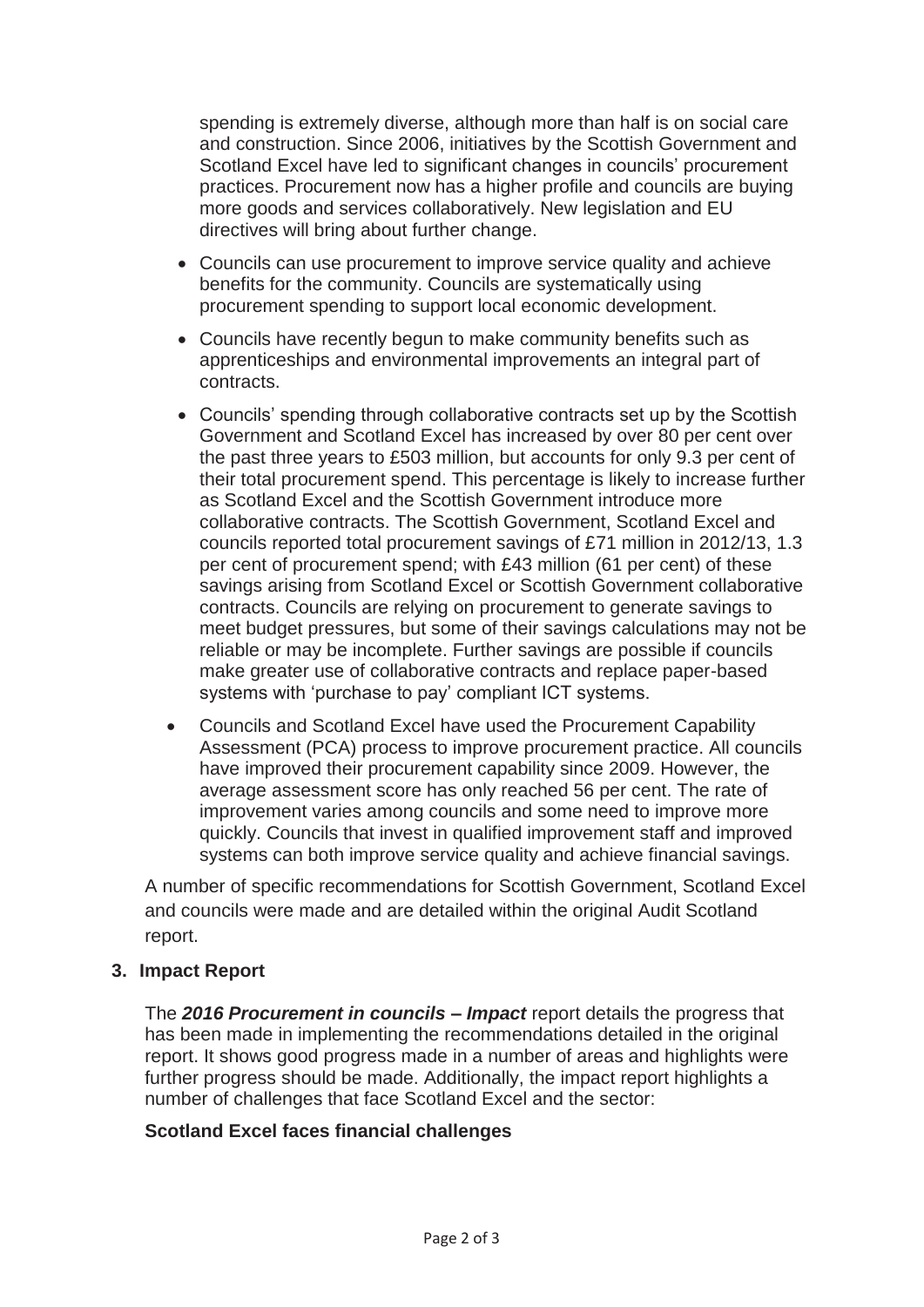When Scotland Excel was established in 2008, the Scottish Government granted it £4.5 million to fund its set-up costs and procurement reform activities. At March 2013, £1.2 million remained. In the annual audit report on 2014/15, the external auditor reported that the ring-fenced funding for reform, £0.3m as at 31 March 2015, is likely to be fully utilised in 2016, with no plans in place to fund reform work from 2016 onwards. The auditor recommended that the organisation should prepare options as part of its budget-setting process for 2016/17. Scotland Excel developed funding proposals for its Joint Committee on 27 November 2015, which approved that the requisition for each council increase by 9.4 per cent for 2016/17 as a means of beginning to fund all of Scotland Excel's ongoing procurement activity sustainably.

In October 2015, Scotland Excel advised Audit Scotland that resolving the organisation's financial stability after 2016/17 will be challenging. A significant portion of its income derives from the sale of training and support to councils, and Scotland Excel has indicated that the financial climate is impinging on councils' ability to pay for it. If Scotland Excel is compelled to scale back its support for councils, this could compromise the maintenance of the PCIP framework and periodic assessments of councils.

#### **Councils continue to face staffing challenges**

In 2014, the Procurement in councils report noted that 'councils and Scotland Excel believe shortages of skilled purchasing staff remain, and that there is a limited pool of experienced purchasing staff in the public sector from which to draw. As the economy improves, there is a risk that councils will lose qualified staff to other public sector organisations and the private sector, where salaries are higher.' Scotland Excel reiterated to Audit Scotland in October 2015 that these challenges remain and that some councils risk having an insufficient number of suitably qualified staff to properly plan and manage procurement.

#### **There is scope for a procurement-related audit about three years from now**

With the roll-out of the PCIP to councils happening 2016, it is likely to be 2018 before the second PCIP cycle occurs and like-for-like comparisons become possible. PCIP will shortly be rolled out in the NHS. So in a few years' time, it should also be possible to map the changing performance of NHS procurement between 2016 and 2018. There is also some potential to consider thematic aspects of procurement across the public sector.

#### **4. Recommendation**

The Joint Committee is invited to note the Audit Commission report and the actions relating to Scotland Excel.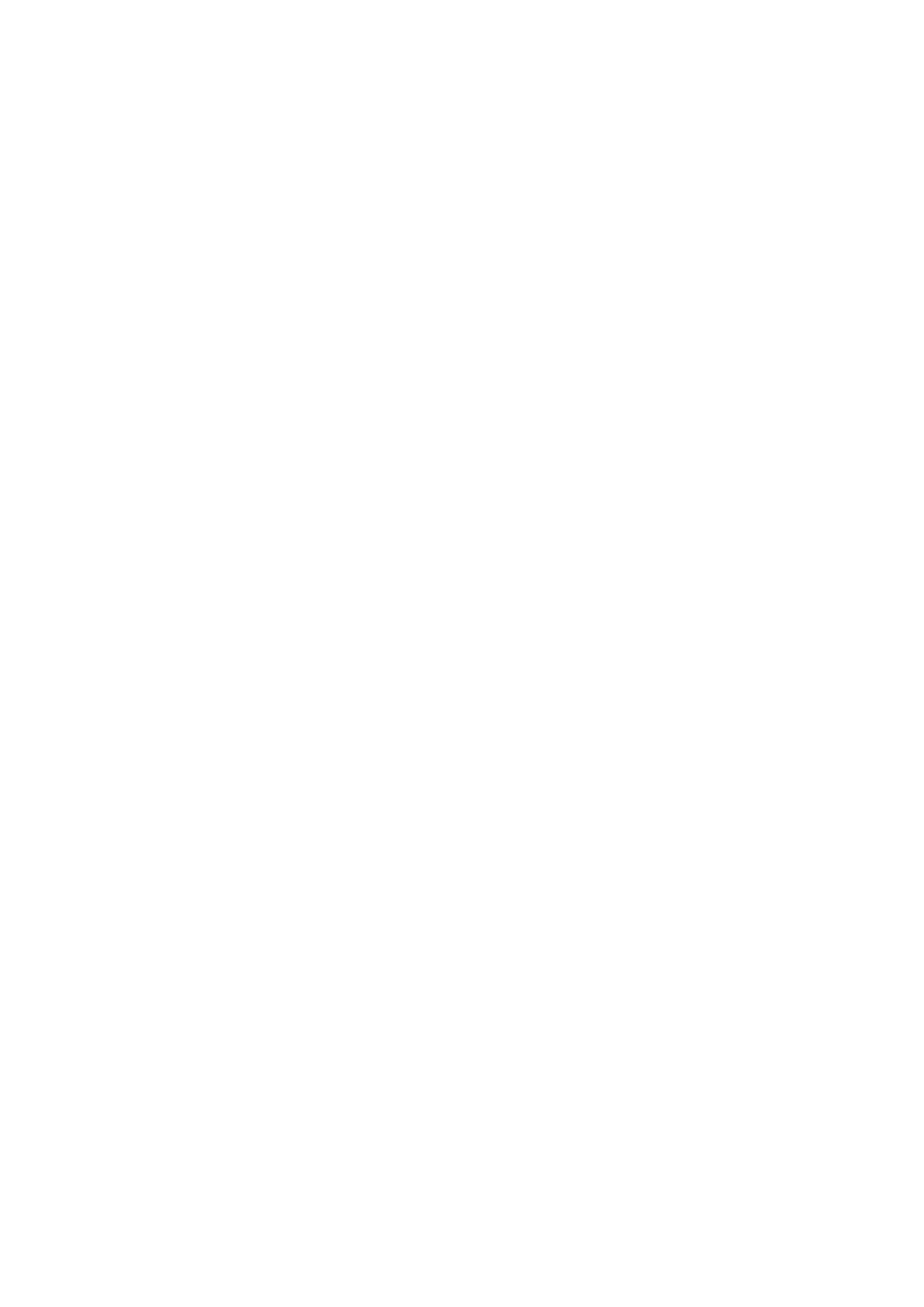| <b>Procurement in</b> |
|-----------------------|
| councils              |
| <b>Impact report</b>  |

 $\textsf{ACCOUNTS}$  COMMISSION

Prepared by Audit Scotland February 2016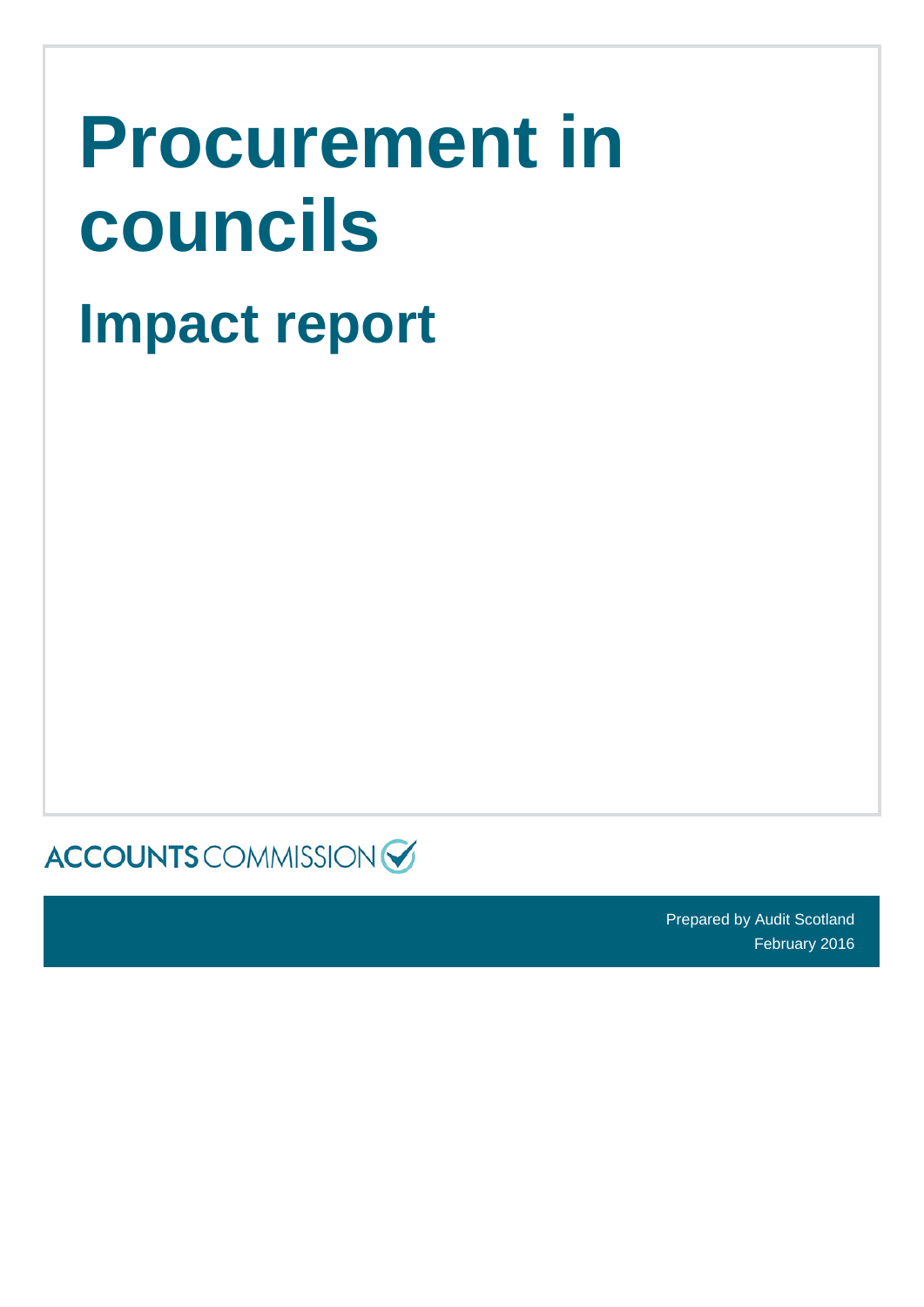Audit Scotland is a statutory body set up in April 2000 under the Public Finance and Accountability (Scotland) Act 2000. It provides services to the Auditor General for Scotland and the Accounts Commission. Together they ensure that the Scottish Government and public sector bodies in Scotland are held to account for the proper, efficient and effective use of public funds**.**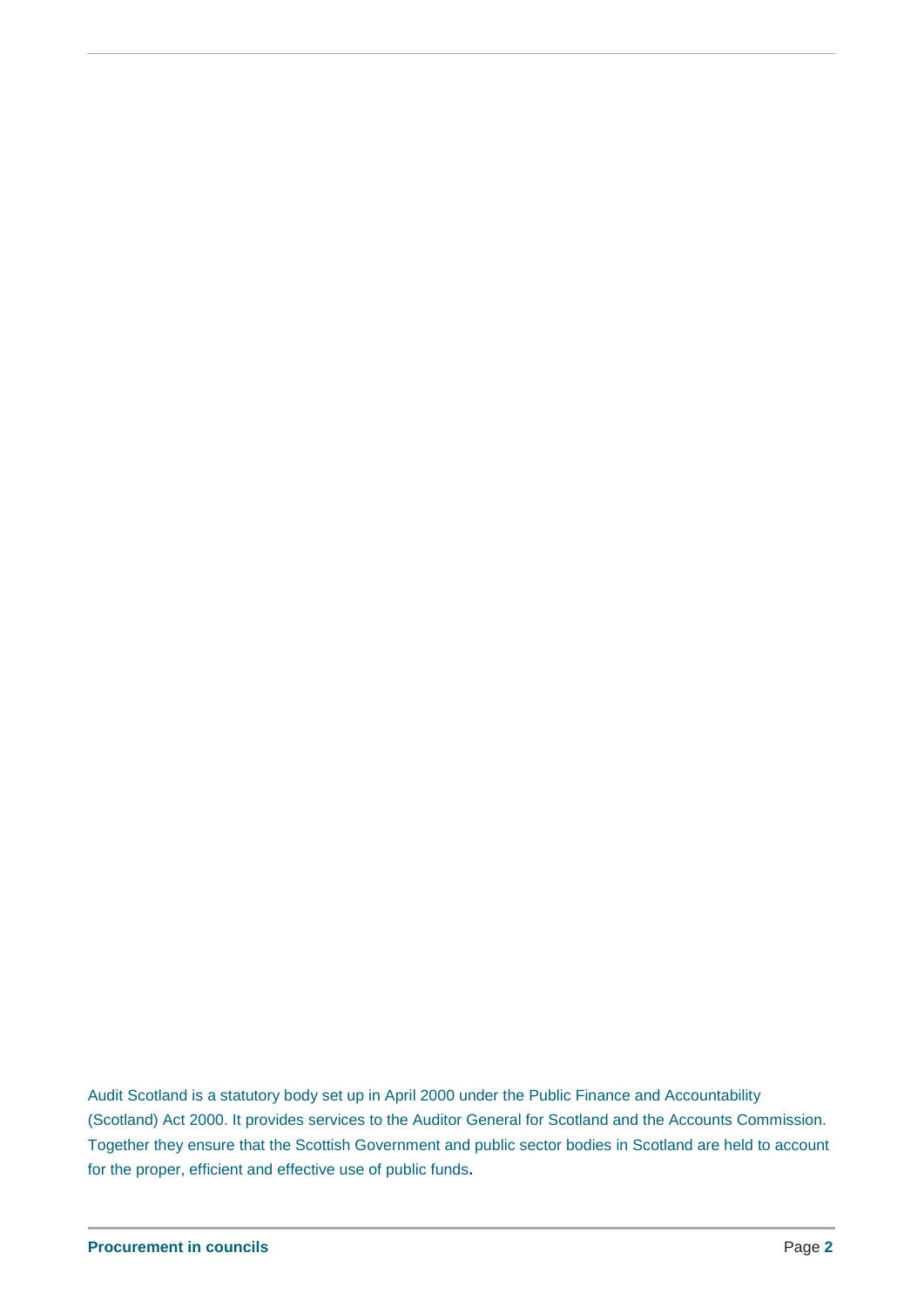# **Contents**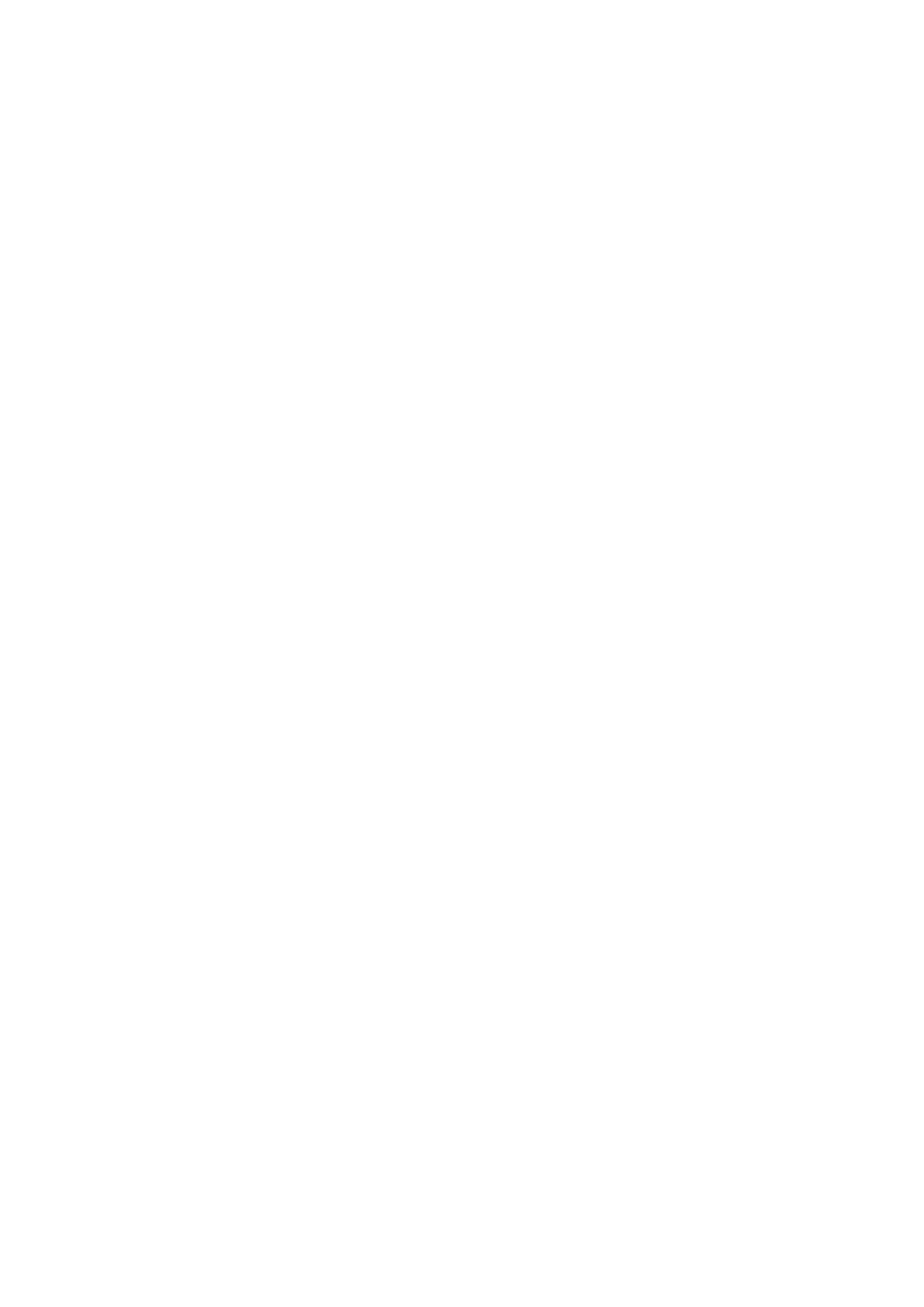# **Summary of overall progress**

#### **Contribution to key aspects of public sector audit**

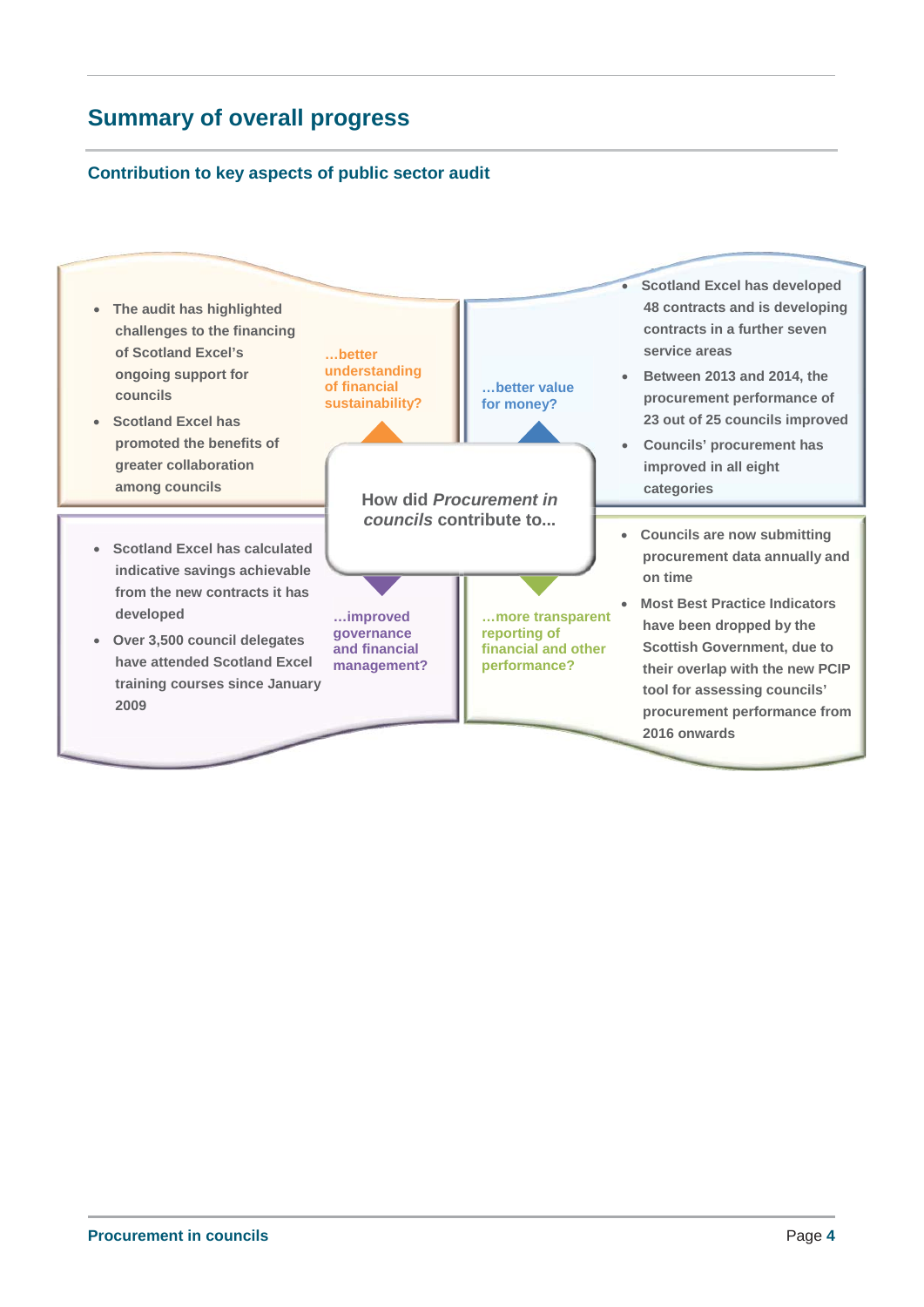# **Introduction**

**1.** This report describes the impact made by the Accounts Commission's performance audit report on 'Procurement in councils'*,* published on 24 April 2014. The Accounts Commission sponsors for the audit were Colin Peebles and Sandy Cumming.

#### **Audit aim and objectives**

- **2.** The audit aimed to assess whether councils were efficiently and effectively managing how they procured goods and services. The specific objectives were to determine:
	- How much did councils spend on goods and services, and what savings and other benefits councils identified through better procurement?
	- Did councils manage procurement well and have good governance for it in line with good practice?
	- How well was Scotland Excel helping councils to improve procurement and achieve savings in spending on goods and services?

#### **Key messages**

- **3.** The key messages from the April 2014 report were as follows:
	- Councils spent over £5.4 billion on goods and services in 2012/13; over half of the total public sector procurement spend in Scotland. This spending is extremely diverse, although more than half is on social care and construction. Since 2006, initiatives by the Scottish Government and Scotland Excel have led to significant changes in councils' procurement practices. Procurement now has a higher profile and councils are buying more goods and services collaboratively. New legislation and EU directives will bring about further change.
	- Councils can use procurement to improve service quality and achieve benefits for the community. Councils are systematically using procurement spending to support local economic development. Councils have recently begun to make community benefits such as apprenticeships and environmental improvements an integral part of contracts.
	- Councils' spending through collaborative contracts set up by the Scottish Government and Scotland Excel has increased by over 80 per cent over the past three years to £503 million, but accounts for only 9.3 per cent of their total procurement spend. This percentage is likely to increase further as Scotland Excel and the Scottish Government introduce more collaborative contracts. The Scottish Government, Scotland Excel and councils reported total procurement savings of £71 million in 2012/13, 1.3 per cent of procurement spend; with £43 million (61 per cent) of these savings arising from Scotland Excel or Scottish Government collaborative contracts. Councils are relying on procurement to generate savings to meet budget pressures, but some of their savings calculations may not be reliable or may be incomplete. Further savings are possible if councils make greater use of collaborative contracts and replace paper-based systems with 'purchase to pay' compliant ICT systems.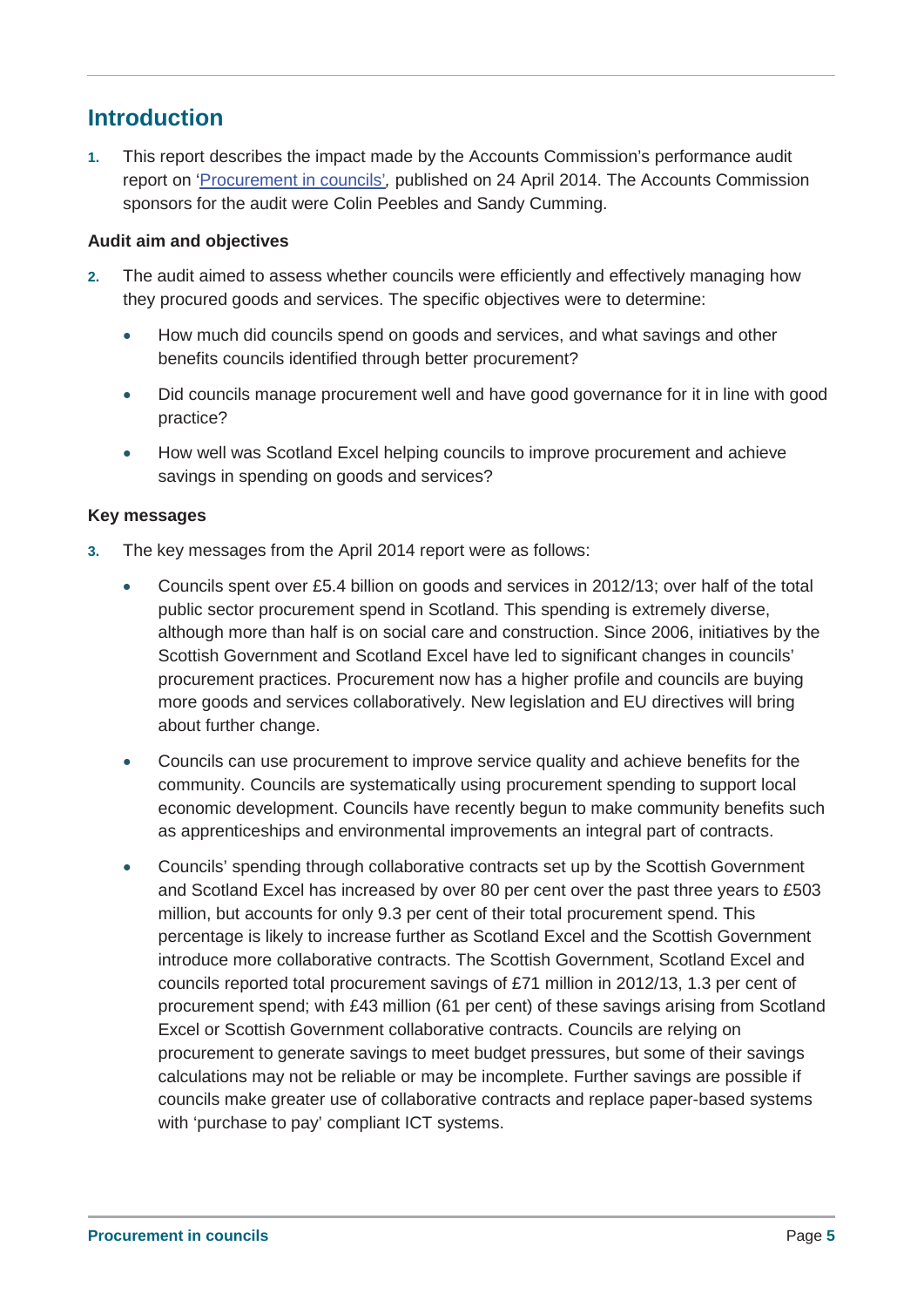• Councils and Scotland Excel have used the Procurement Capability Assessment (PCA) process to improve procurement practice. All councils have improved their procurement capability since 2009. However, the average assessment score has only reached 56 per cent. The rate of improvement varies among councils and some need to improve more quickly. Councils that invest in qualified improvement staff and improved systems can both improve service quality and achieve financial savings.

#### **Key recommendations**

**4.** The report's key recommendations were:

The Scottish Government should work with councils to:

review and update the Best Practice Indicators (BPIs), drawing on councils' experiences, to reflect changes in procurement since 2008 and improve their usefulness to councils.

Scotland Excel should:

- maintain and improve its sharing of knowledge and experience with the Scottish Futures Trust, and with the associated joint venture companies
- set realistic timescales and savings targets for contracts, particularly in new areas of contracting.

Councils and Scotland Excel should:

review and formalise arrangements to fund procurement reform activity beyond 2016.

Council staff involved in procurement should:

- submit accurate and complete information to the Procurement Hub (the Hub) on a regular and timely basis (ideally quarterly, and as a minimum within three months of the end of the financial year)
- x examine the costs and benefits of differentiating ALEO and council expenditure in their Hub submissions**<sup>1</sup>**
- make greater use of the tools and facilities provided by the Hub, including the use of BPIs in their performance reporting and to benchmark their progress
- engage earlier with suppliers and the people who use public services to help develop contract specifications that more accurately reflect service user requirements and allow for greater innovation within contracts
- use the Public Contracts Scotland tender module for all applicable contracts
- make full use of national collaborative contracts and provide a clear explanation for nonparticipation in these contracts to the relevant council committee
- develop a systematic approach to collecting information on non-financial benefits including economic, community and environmental benefits and report the benefits to the relevant council committee on a regular basis

**<sup>1</sup>** ALEOs = arm's-length external organisations.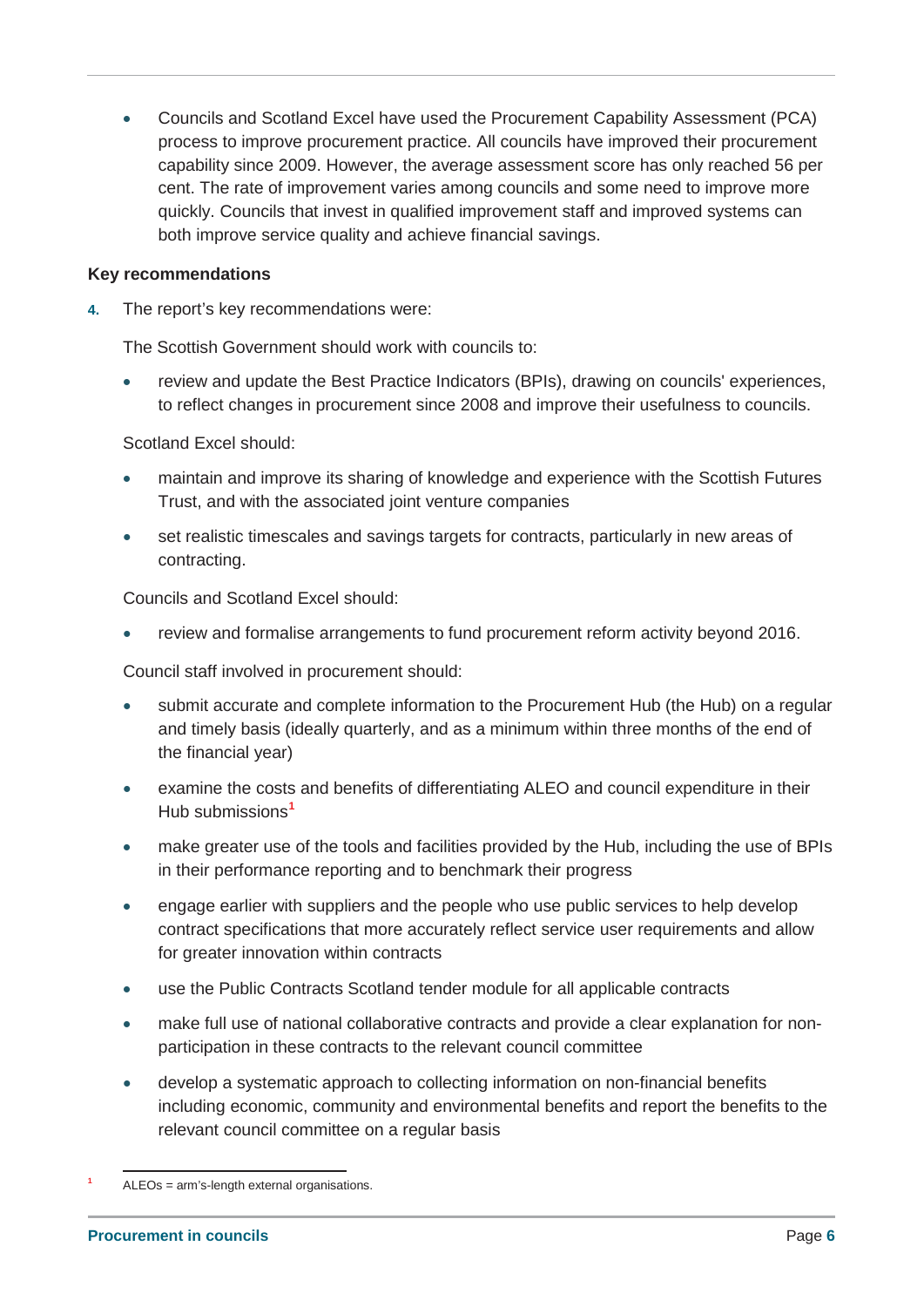- calculate procurement savings using a consistent and transparent methodology that demonstrates clearly how the savings are calculated and their relationship to improved procurement
- make better use of market research, cost avoidance and improved contract management to identify savings and potential service improvements
- aim to achieve the 'superior performance' level in the PCA, particularly in relation to:
	- spend covered by agreed commodity/project strategies
	- participation in Scotland Excel contracts
	- automation of procurement and payment processes
	- spend captured in the council's contract register.

Councils' corporate management teams should:

- benchmark their procurement staffing against similar-sized councils with higher PCA scores and, where appropriate, produce a business case for employing additional qualified procurement staff where they have lower staffing levels
- x examine the benefits of joint working or joint procurement teams as a way of securing economies of scale and creating collaborative contracts
- phase out paper purchasing systems and consider the business case for moving all purchasing systems to an electronic 'purchase to pay' basis
- raise staff awareness of accountability and controls by:
	- implementing a written code of ethics
	- requiring staff involved in procurement to complete a register of interest statement
	- require internal audit to conduct a regular assessment of procurement risk, including the risk of fraud.

Councils should:

- require a report on procurement savings and non-financial procurement benefits to be submitted to the appropriate committee on a regular basis
- encourage elected members sitting on the main committee(s) dealing with procurement to complete specific training to help them undertake their governance role more effectively.
- **5.** We anticipated that the report would add value in a number of areas by identifying lessons learned and highlighting good practice. To help with this, we also published a self-assessment checklist for councillors in April 2014. It set out issues that councillors may wish to consider in relation to procurement in their own council. It allowed councillors to assess themselves against each good practice statement; identify what actions need to be taken forward; and to apply the checklist annually to review a council's progress.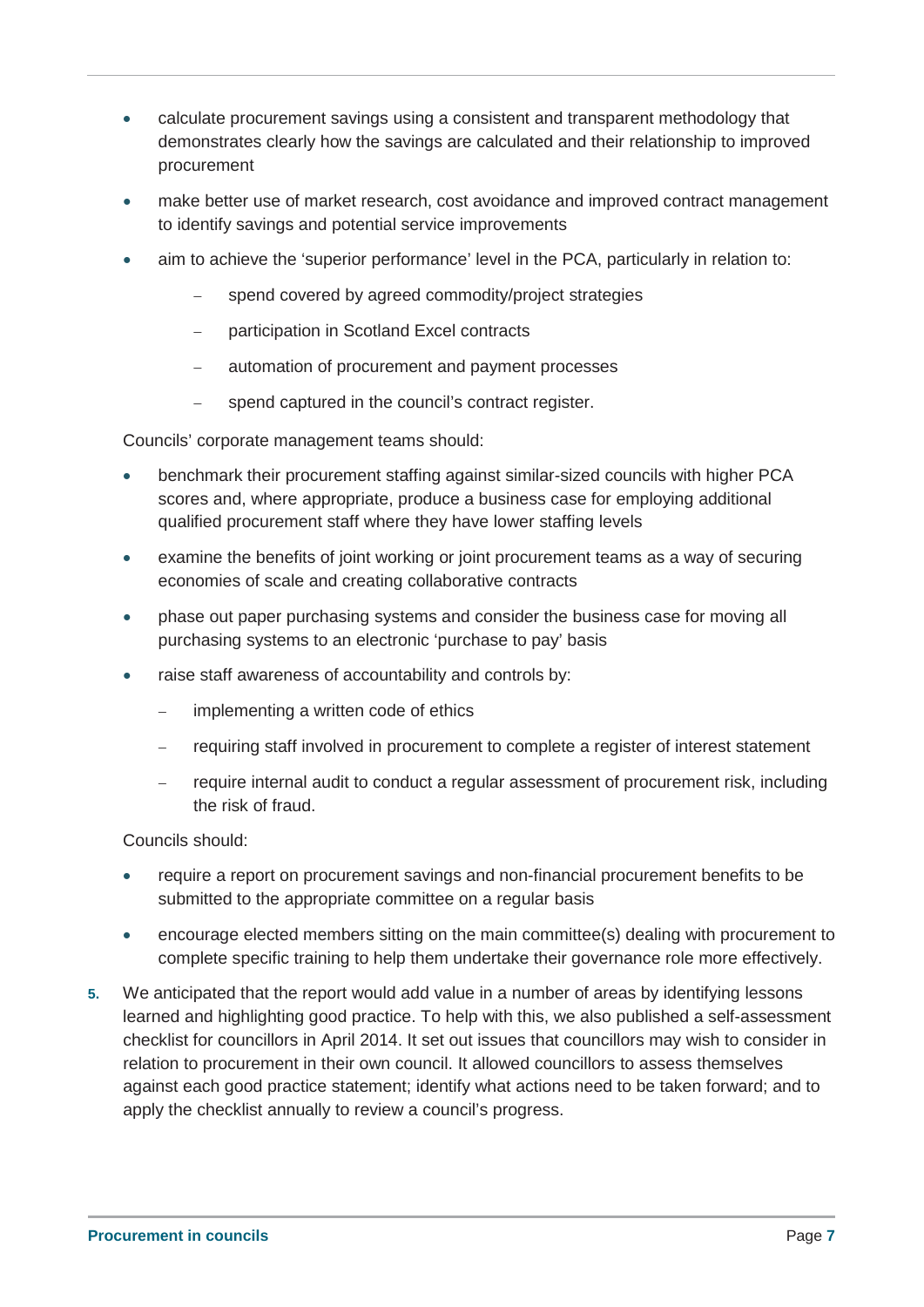# **Raising awareness and communication of key messages**

#### **Media coverage**

**6.** The Scotsman, Dundee Courier, Evening Times, STV Online and Public Finance all picked up on the report. Coverage was accurate, reflected the report's key messages and was largely based around a piece by the Press Association. A local radio station highlighted the performances of Aberdeen City Council and Aberdeenshire Council.**<sup>2</sup>** Comhairle nan Eilean Siar (Western Isles Council) issued a release based on its procurement practice.**<sup>3</sup>** Also, Renfrewshire Council's work was highlighted by the Paisley Daily Express.**<sup>4</sup>**

#### **Politics**

- **7.** COSLA President David O'Neill said: "*As today's report recognises, councils have made good progress in terms of procurement. We have established Scotland Excel and use of collaborative contracts has increased by 80% over the last three years*… *It is also worth noting that councils use procurement spending to support local economic development and some have begun to use it to deliver other local benefits such as apprenticeships and environmental improvements*."**<sup>5</sup>**
- **8.** Scottish Labour's local government spokeswoman Sarah Boyack commented: "*Any area where local authorities can make much needed savings is welcome and cutting back on the cost of procurement has long been needed. Councils are under increasing financial strain from additional service requirements to cope with an ageing population and the cost implications of maintaining or replacing infrastructure that is no longer fit for purpose*."**<sup>6</sup>**
- **9.** Scottish Liberal Democrats' leader Willie Rennie pointed to savings through the use of an electronic system for procurement: "*By bringing payments into the 21st Century councils could save the taxpayer £28 per invoice, amounting to £9m in total. It is in the taxpayers' interests for ministers to work with local authorities in order to enable this change to happen*."**<sup>7</sup>**
- **10.** Scottish Green MSP Alison Johnstone said council spending should be more geared towards supporting local economies or sustainability.**<sup>8</sup>**

#### **Downloads**

- **11.** Between publication of *Procurement in councils* in April 2014 and the end of September 2015, there were:
	- x 4,216 downloads of the main national report, with 160 downloads in September 2015
	- 154 downloads of the self-assessment checklist for use by councillors
	- 128 downloads of the podcast.
- **<sup>2</sup>** Original 106, www.originalfm.com
- **<sup>3</sup>** Press release, Comhairle Commended For Procurement Procedures, Comhairle nan Eilean Siar, 24 April 2015.
- **<sup>4</sup>** Like other titles taken over by Trinity Mirror, the Paisley Daily Express has lost its own archive.
- **<sup>5</sup>** As reported by STV news, 24 April 2014. COSLA = Convention of Scottish Local Authorities.
- **<sup>6</sup>** Press statement, Scottish Labour, 24 April 2014.
- As reported by **STV** news, 24 April 2014.
- As reported by **STV** news, 24 April 2014.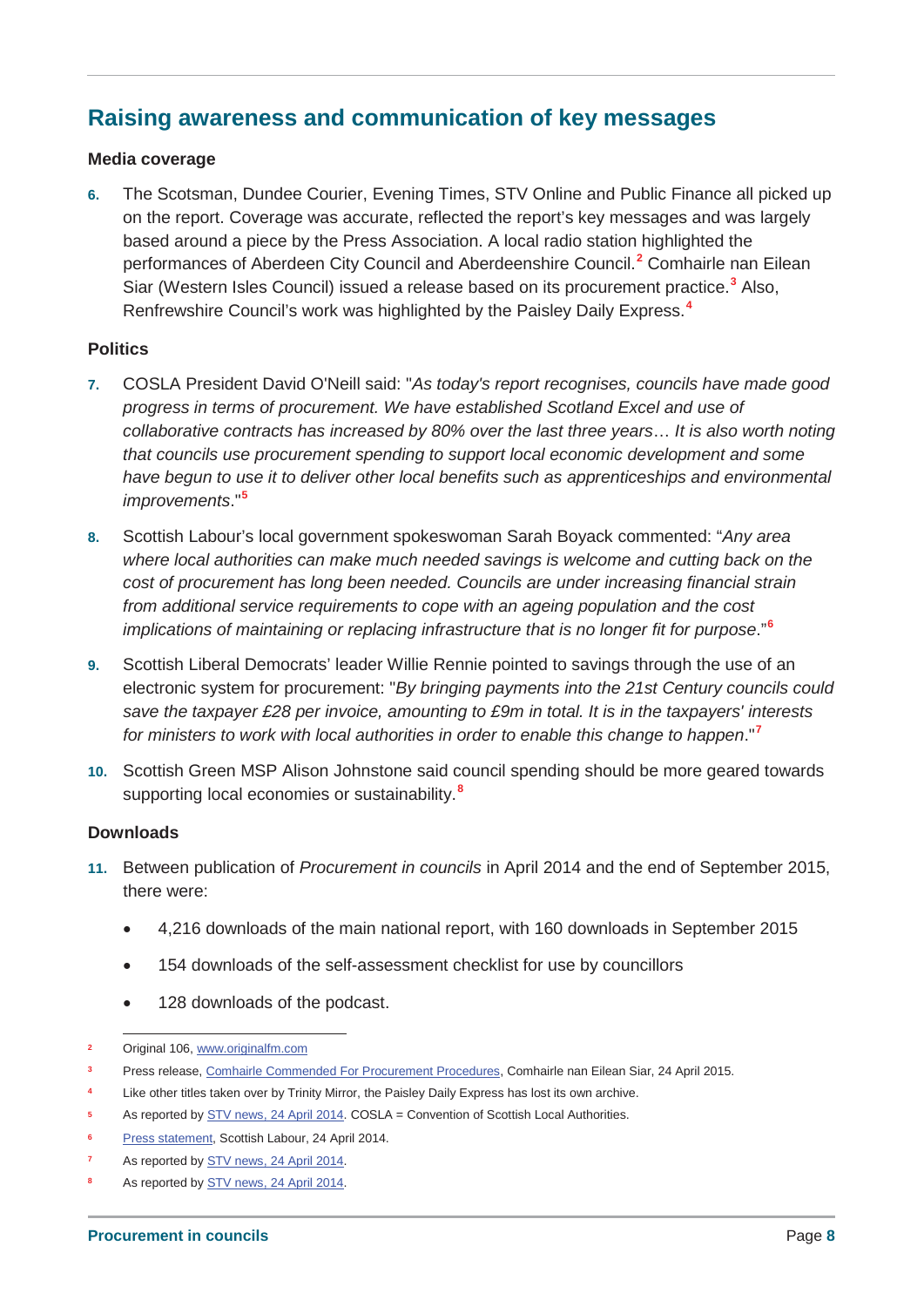#### **Presentations**

**12.** The Chair of the Accounts Commission gave the keynote presentation at the Capita conference about 'procurement in public services in Scotland', in May 2014. In June 2014, the audit team gave presentations to the Scottish Councils' Heads of Procurement meeting and to Scotland Excel. The audit team also made a presentation to South Ayrshire Council. All presentations were well received.

### **Parliamentary consideration**

**13.** The Scottish Parliament Infrastructure and Capital Investment (ICI) Committee took evidence from the Scottish Futures Trust (SFT) on 5 November 2014, concerning the committee's scrutiny of the Scottish Government's draft budget 2015/16. The SFT said it would seek a corporate commitment from the bodies accountable for procurement, and increase focus on getting the *'right project and right deal'* by involving experienced individuals in planning.**<sup>9</sup>**

## **Local consideration of the report**

#### **Scotland Excel**

- **14.** Scotland Excel is the centre of procurement expertise for the local government sector, and a non-profit making organisation funded by participating local authorities. Through collaboration with councils and suppliers, it aims to raise procurement standards, secure best value, and improve the efficiency and effectiveness of public sector procurement.**<sup>10</sup>**
- **15.** In response to the publication of *Procurement in councils*, the Director of Scotland Excel said "*Scotland Excel welcomes the findings of Audit Scotland's report and is pleased that it recognises the progress that has been achieved. Scotland Excel remains committed to supporting local authorities as they transform procurement within their organisations, and we are confident that ongoing improvements in sector performance will deliver additional benefits in future*."**<sup>11</sup>**
- **16.** Scotland Excel has since conducted a consultation exercise in which councils' procurement activity was discussed with their procurement teams and senior management; and the support available from Scotland Excel was considered. Scotland Excel has said that *Procurement in councils* has helpfully provided a credible, independent assessment of council procurement and remains valuable in shaping the agenda for discussions with councils.**<sup>12</sup>**
- **17.** Scotland Excel produced an updated corporate strategy in June 2015 for the period 2015-18. Supporting the implementation of the strategy is a performance management framework in which four corporate goals cascade to a set of strategic objectives and these in turn map to objectives for teams and individuals.
- **18.** Since *Procurement in councils* was published, Scotland Excel has developed a wider range of standardised contracts for services typically procured by councils. Developed in consultation with service managers and service clients, standardised contracts have the potential to save a

**Page 37, Papers for the Finance Committee meeting on 5 November 2014, Scottish Parliament.** 

**<sup>10</sup>** Scotland Excel FAQs, Scotland Excel website as at 10 November 2015.

**<sup>11</sup>** News release: Audit Scotland report on local authority procurement published, Scotland Excel, website at 12 November 2015.

**<sup>12</sup>** Audit Scotland meeting with the Head of Customer and Business Services, Scotland Excel, 29 October 2015.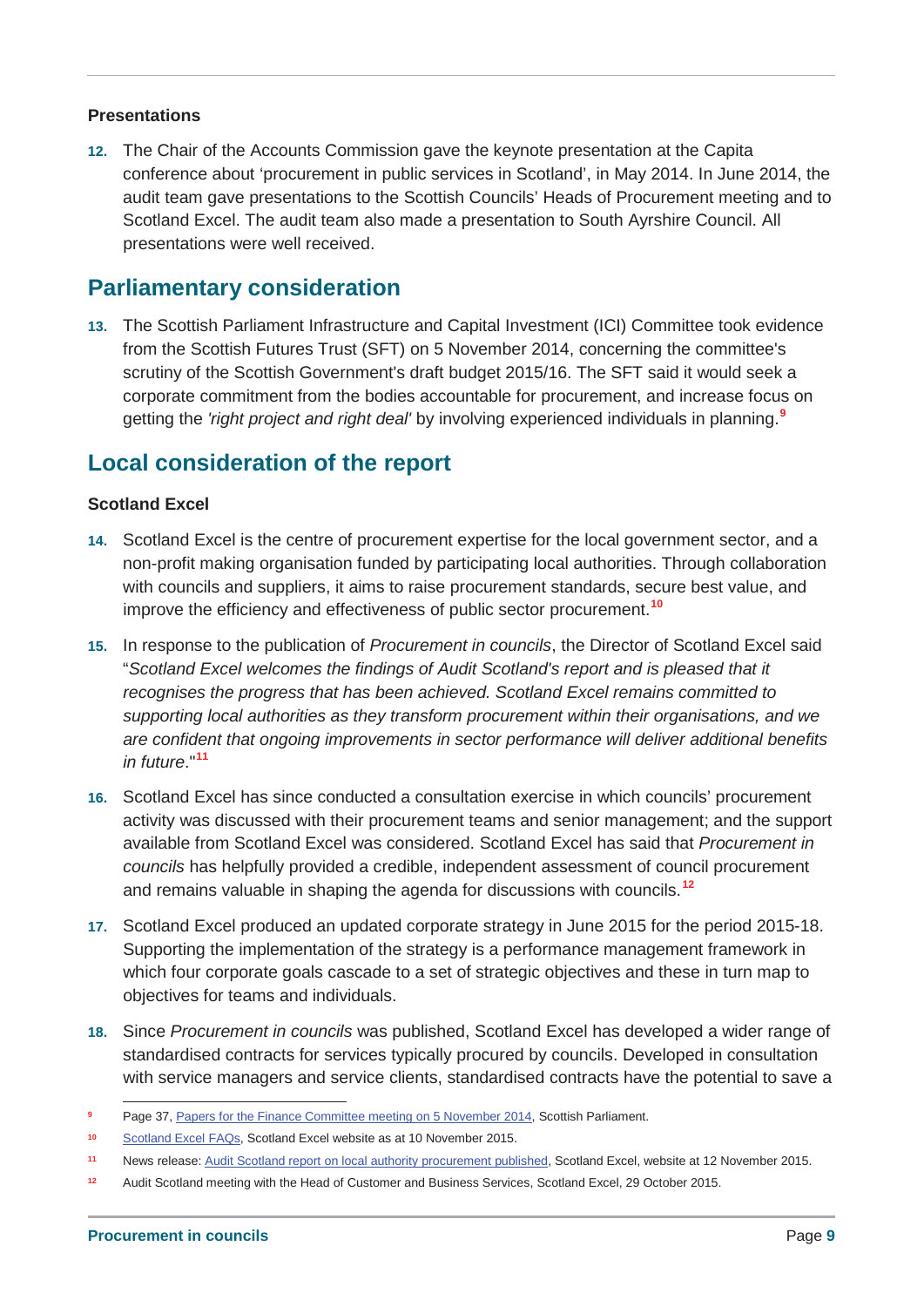council a considerable investment in developing its own contracts; reduce risk by providing assurance that the contract has been informed by good practice; and potentially generate savings. Further information on the contacts is contained in **Appendix 1**.

#### **Councils**

- **19.** It is difficult to identify how much of the improvement in councils' procurement performance can be attributed to *Procurement in councils*; to Scotland Excel's ongoing support for councils; and to councils' own improvement work.
- **20.** Audit Scotland has taken stock of changes in councils' procurement performance, using data supplied by Scotland Excel. Between 2009 and 2014, councils' procurement performance was assessed annually by Scotland Excel using the Procurement Capability Assessment (PCA) tool. The PCA tool used 52 questions across eight sections, resulting in a score for each section and an overall percentage score for a council. For *Procurement in councils*, Audit Scotland examined the PCA tool and concluded that it effectively assessed a council's procurement arrangements.**<sup>13</sup>** The audit was therefore able to place reliance on PCA results, and the audit report used PCA data for 2013 to analyse all councils' procurement capability. For the purposes of this impact report, we have updated the analysis to include the most recent PCA results, for 2014.
- **21.** *Procurement in councils* noted that between 2009 and 2013, the average overall PCA score for all councils rose from 22 per cent to 56 per cent (**Exhibit 1**, overleaf). In 2013, the average score was below 50 per cent for two of the eight PCA sections – contract & supplier management; and key purchasing processes & systems.
- **22.** A total of 25 councils chose to participate in the 2014 PCA. Of the other seven, some chose not to participate because the PCA was about to be phased out and some councils would have liked to participate but were unable to due to limited staffing resources.**<sup>14</sup>**
- **23.** Between 2013 and 2014, councils' overall PCA scores improved further from 56 per cent to 62 per cent on average.**<sup>15</sup>** Councils improved in all eight PCA sections:
	- Two sections improved to 'superior performance' (75 percent or over) procurement strategy & objectives; people).
	- A further two sections, although improving, remained below 50 per cent contract & supplier management; and key purchasing processes & systems. However, both these sections improved steadily from 2009 to 2014.
	- The section on contract & supplier management made the largest improvement (seven per cent).
	- For the third consecutive year, no section was in the 'non-compliance' category.

**<sup>13</sup>** Paras 65-67 of the main report, *Procurement in councils*, Accounts Commission, April 2014.

**<sup>14</sup>** The seven councils were Angus, Dundee City, East Renfrewshire, Clackmannanshire, Perth & Kinross, Stirling and West Lothian.

**<sup>15</sup>** For the seven councils that did not have a 2014 PCA, their 2013 scores are applied to 2014 to enable 32-council comparisons.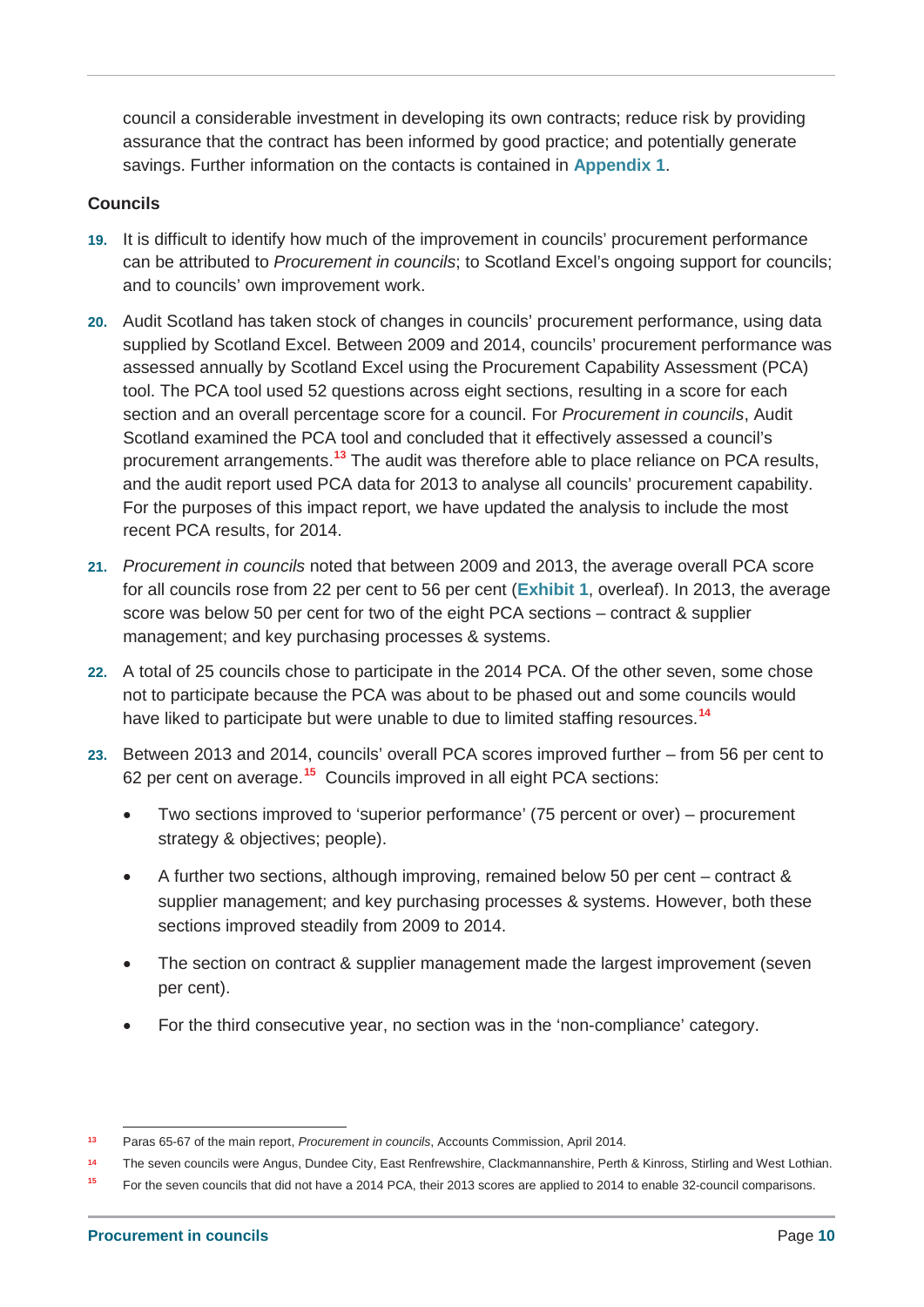#### **Exhibit 1**

#### **Overall changes in Procurement Capability Assessment scores, 2009-2014**

Overall, councils improved in all areas between 2009 and 2013, and from 2013 to 2014.

| 0-24 per cent         | 25-49 per cent    | 50-74 per cent       | 75 per cent or over         |
|-----------------------|-------------------|----------------------|-----------------------------|
| <b>Non-compliance</b> | <b>Compliance</b> | Improved performance | <b>Superior performance</b> |

|                                                          |                   | Councils' average score (per cent) |      |      |      |      |
|----------------------------------------------------------|-------------------|------------------------------------|------|------|------|------|
| <b>PCA</b> section                                       | 2009              | 2010                               | 2011 | 2012 | 2013 | 2014 |
| Procurement leadership & governance                      | 25                | 38                                 | 48   | 58   | 63   | 66   |
| Procurement strategy & objectives                        | 31                | 43                                 | 58   | 64   | 73   | 77   |
| Defining the supply need                                 | 13                | 23                                 | 30   | 45   | 54   | 60   |
| Commodity/project strategies & collaborative procurement | 25                | 32                                 | 40   | 53   | 61   | 67   |
| Contract & supplier management                           | 14                | 18                                 | 24   | 33   | 39   | 46   |
| Key purchasing processes & systems                       | 26                | 37                                 | 39   | 38   | 40   | 44   |
| People                                                   | 25                | 39                                 | 49   | 58   | 71   | 76   |
| <b>Performance measurement</b>                           | 22                | 22                                 | 34   | 39   | 50   | 55   |
| <b>Overall score</b>                                     | $22 \overline{)}$ | 32                                 | 40   | 48   | 56   | 62   |

Note: the seven councils without a 2014 PCA have had their 2013 scores applied to 2014 to allow 32-council comparisons.

*Source: Scotland Excel, November 2015*

- **24.** Among the 25 councils that participated in the 2014 PCAs:
	- x Twenty-three councils improved their overall PCA score. North Lanarkshire Council's score remained the same and East Lothian Council's score fell by 2 per cent.
	- Four councils were in the 'superior performance' category (Renfrewshire, 83 per cent; City of Edinburgh; 76 per cent; Glasgow City, 76 per cent; South Lanarkshire, 75 per cent).
	- Nineteen councils were in the 'improved performance' category (50-74 per cent).
	- Two councils were in the 'compliance' category (Shetland Islands, 40 per cent; Clackmannanshire, 45 per cent) (**Exhibit 2**, overleaf).
- **25.** Some councils improved significantly from 2013 to 2014 (eg East Dunbartonshire, City of Edinburgh, Falkirk, North Ayrshire, South Lanarkshire). Progress has been slower in certain larger councils that performed relatively well in the early years of the PCA (eg Aberdeen City, Aberdeenshire, Highland, North Lanarkshire).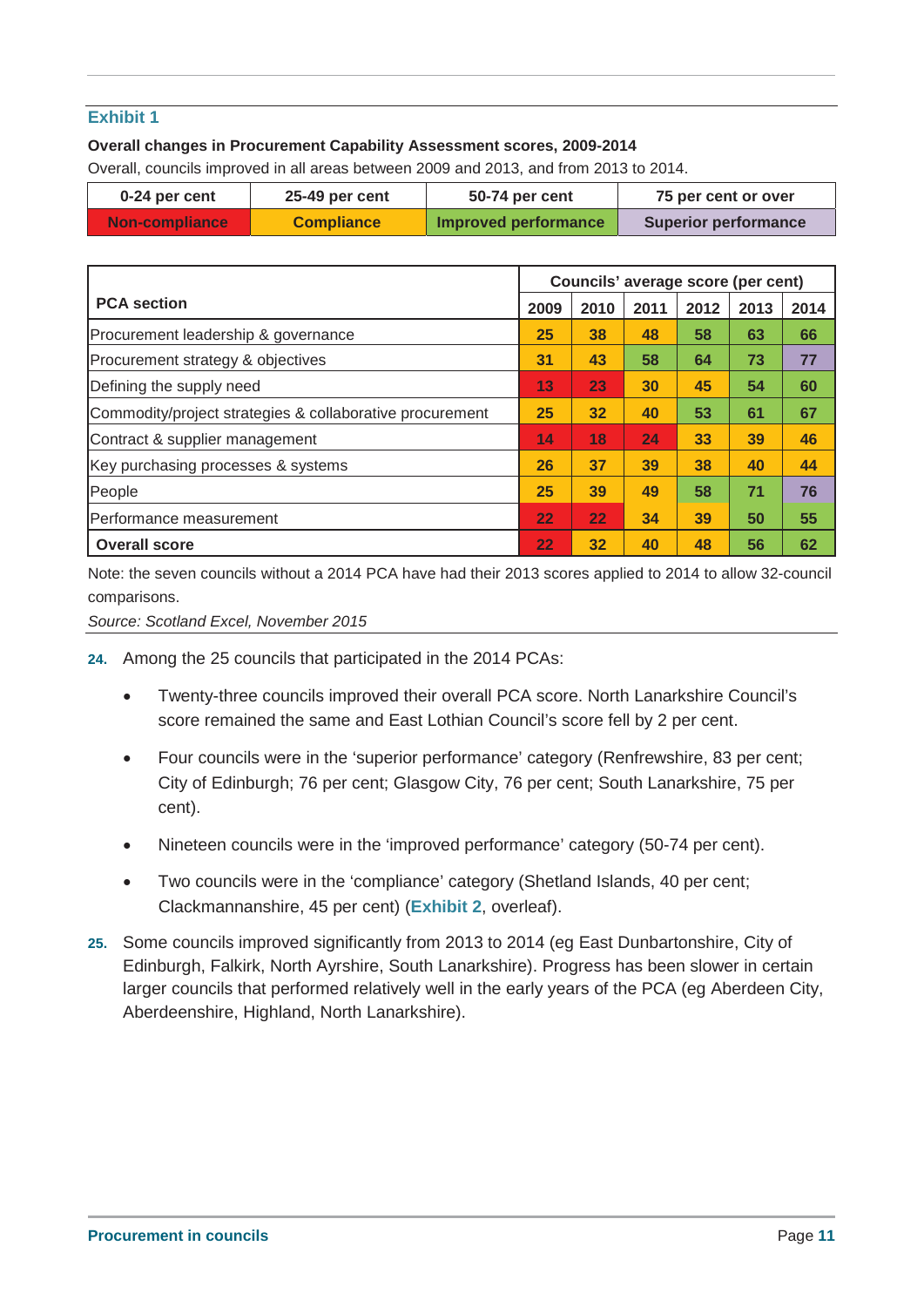#### **Exhibit 2**

#### **Councils' PCA scores, 2009-2014**

All councils' performance has improved since 2009.



Note: seven councils did not participate in the 2014 PCA assessments. Eilean Siar = Western Isles.

*Source: Scotland Excel, November 2015*

- **26.** Larger councils have tended to score more highly in the PCA and there is a statistically significant correlation between a council's overall PCA score and its size, measured in terms of its population. The top three performing councils in terms of 2014 PCA scores (City of Edinburgh, Glasgow City, Renfrewshire) accounted for 23 per cent of Scotland's population while the bottom three (Clackmannanshire, East Lothian, Shetland) accounted for three per cent. Nevertheless, some smaller councils (eg Eilean Siar) have performed better than other councils of a similar size. The strength of the link between council size and PCA scores has weakened since 2011, suggesting smaller councils are tending to catch up on larger ones.
- **27.** Increasingly, councils are using standardised contracts developed by Scotland Excel. The total value of standardised contracts rose by 39 per cent between April 2014 and December 2015 – from £503 million to £698 million. Contracts' total national values ranges between £1.5 million for waste disposal equipment and £75 million for children's residential care.**<sup>16</sup>**
- **28.** The PCA tool covered how well councils manage off-contract spend and control of maverick spend (spend outside of approved contracts). Scotland Excel reports that most councils have

**<sup>16</sup>** Contract portfolio information supplied to Audit Scotland by Scotland Excel, January 2016.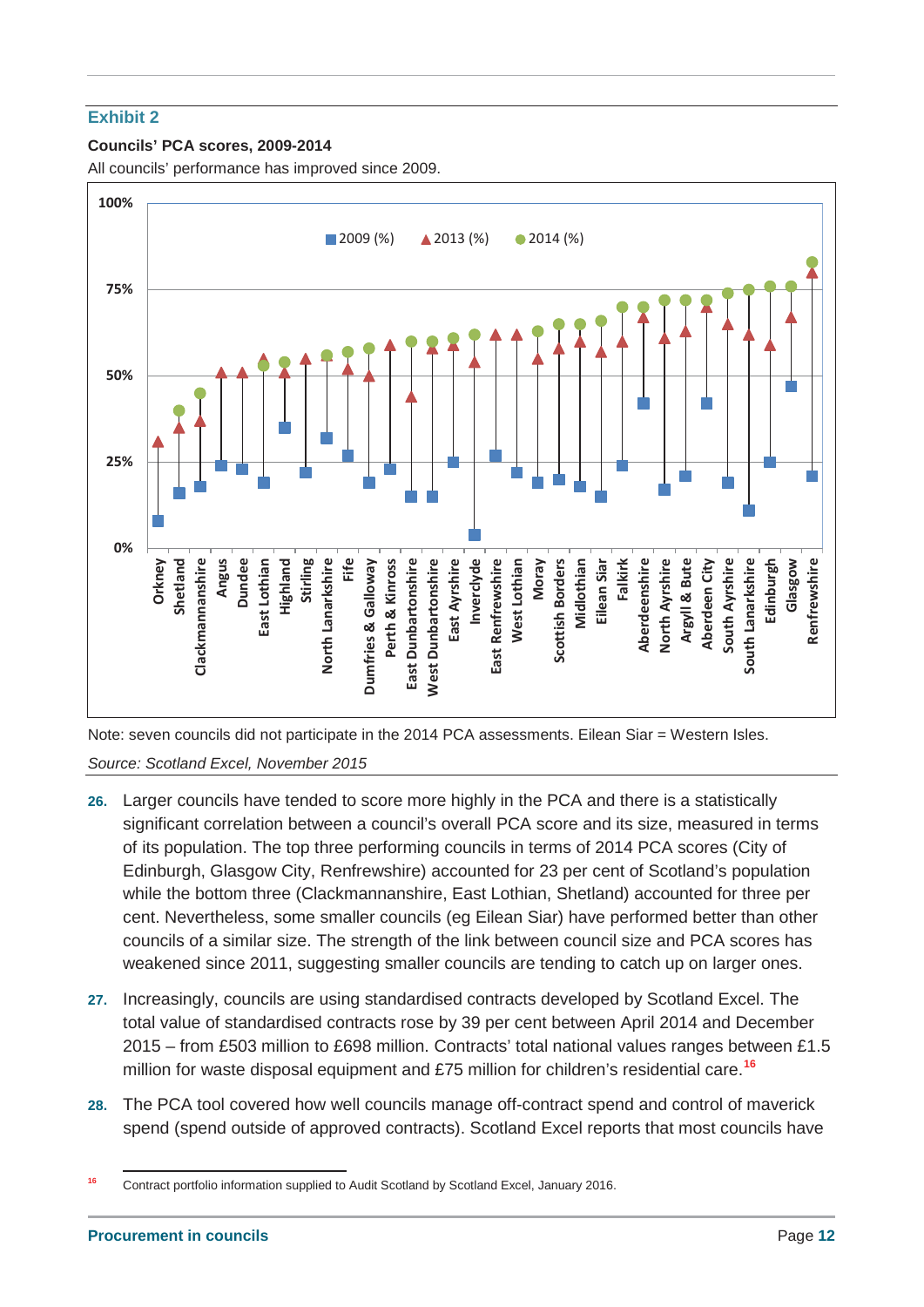improved their contract coverage since 2009. PCA data showed that in 2014, 80 per cent of councils tested demonstrated 'improved performance' (over 70 per cent of spend is covered by strategies) or 'superior performance' (over 70 per cent of spend is covered by contracts). However, Scotland Excel found that most councils still needed to do more to ensure staff use contracted suppliers. Only one council (Glasgow City) was in the 'superior performance' category. Specific responses of a random sample of eight councils to *Procurement in councils* are summarised in **Exhibit 3**.

#### **Exhibit 3**

# **Some councils' response to the Procurement in councils report**

Councils have reacted positively.

- **East Ayrshire** The council published a new corporate procurement strategy for 2014-2019. It referenced *Procurement in councils* and council officers assured the Cabinet that 'the Council's Procurement Strategy reflects the key messages… and that where appropriate, required actions have been incorporated into our Corporate Procurement Strategy Action Plan to respond to the key recommendations...'
- **East Dunbartonshire** In June 2015, the council issued its Procurement Strategy for 2015-18. The strategy acknowledged the contribution made by *Procurement in councils*. **17**
- x **East Renfrewshire** The Audit and Scrutiny Committee considered a council report on *Procurement in councils*, profiling the council's stance on each recommendation.**<sup>18</sup>**
- City of Edinburgh A report to the Finance and Resources Committee outlined the council's response to each recommendation in *Procurement in councils*. It noted, for example, that a programme of training and awareness sessions was being developed for delivery to elected members.**<sup>19</sup>**
- Midlothian A report to the Audit Committee asked its members to consider the extent to which the council was working in accordance with the recommendations in *Procurement in councils*. It profiled the council against each recommendation and addressed work planned by the council to develop a local procurement policy to strengthen engagement with local businesses.**<sup>20</sup>**
- x **Moray** The Audit and Performance Review Committee noted that '…the Corporate Management Team had tasked the procurement team to challenge services to consider community and environmental benefits which would align themselves with the council's social responsibility targets in the strategic plan.'**<sup>21</sup>** The committee agreed further procurement training would be arranged for elected members.**<sup>22</sup>**
- x **Highland** The Resources Committee welcomed *Procurement in councils* '…as a positive contribution to the national Procurement Improvement Programme'. The committee agreed its response to each recommendation in the report.**<sup>23</sup>**
- x **Renfrewshire** The Audit, Petition and Scrutiny Board was briefed on *Procurement in councils*, and about the council's standing in relation to each of its recommendation.**<sup>24</sup>**

*Source: councils' online meeting papers and reports*

**<sup>17</sup>** Para 1.1, Procurement Strategy 2015-2018, East Dunbartonshire Council, June 2015.

**<sup>18</sup>** Report to the Audit and Scrutiny Committee, East Renfrewshire Council, 12 June 2014.

**<sup>19</sup>** Item 7: Report to the Finance and Resources Committee, City of Edinburgh Council, 30 September 2014.

**<sup>20</sup>** Item 6: Report to the Audit Committee, Midlothian Council, 16 June 2015.

**<sup>21</sup>** Item 7: Report to the Audit & Performance Review Committee, Moray Council, 14 May 2014.

**<sup>22</sup>** Item 6: Committee minutes, Audit & Performance Review Committee, Moray Council, 14 May 2014.

**<sup>23</sup>** Item 13, Report to the Resources Committee, Highland Council, 24 February 2015.

**<sup>24</sup>** Item 7: Report to the Audit, Petition and Scrutiny Board, Renfrewshire Council, 201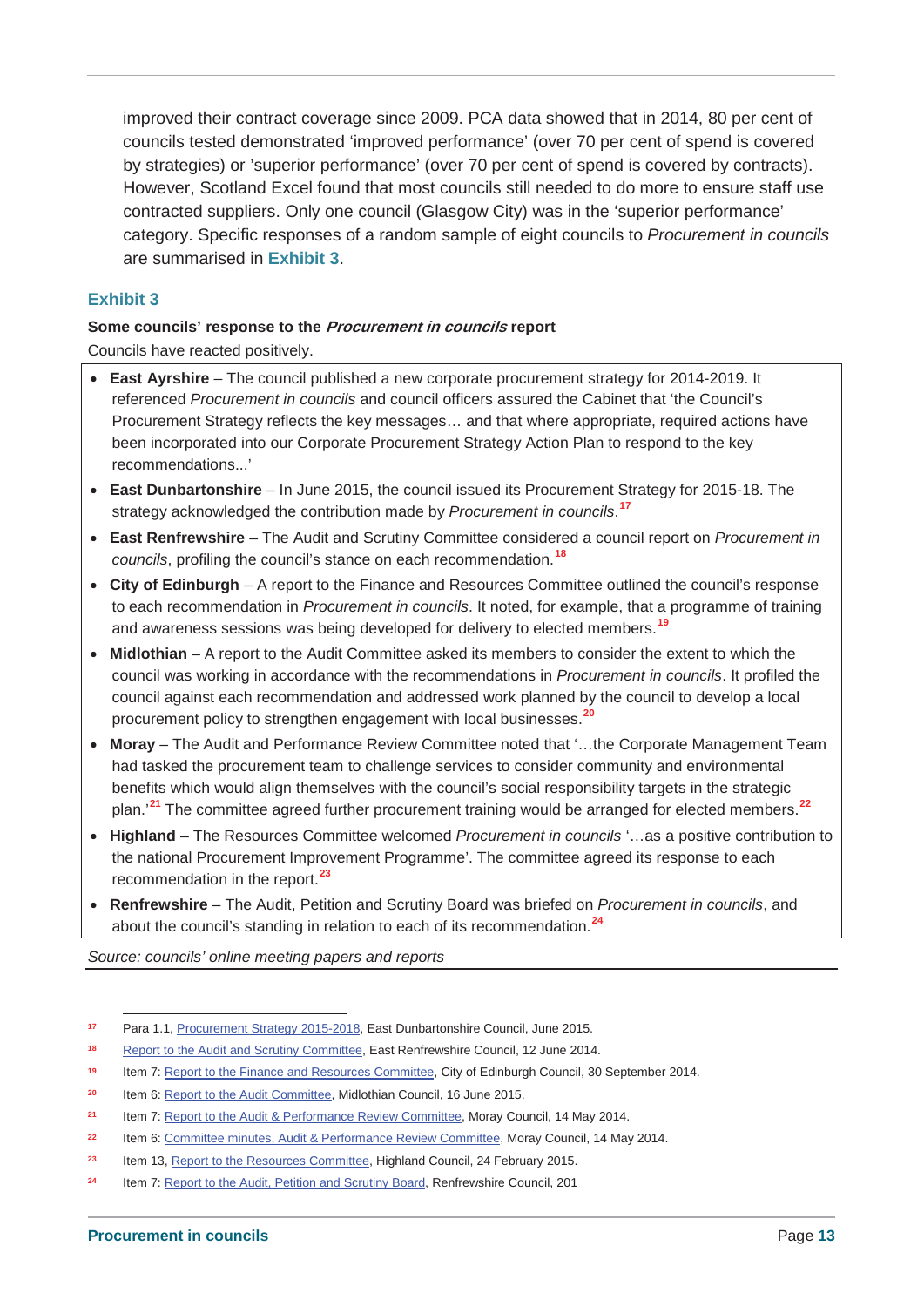# **Contribution to national developments**

**29.** The audit team for *Procurement in councils* was consulted during the development of the new Procurement and Commercial Improvement Programme (PCIP) tool for assessing councils' performance in future. The PCIP focuses on policies and procedures driving procurement performance, the results they deliver, and has been endorsed by the Scottish Government.**<sup>25</sup>** Scotland Excel anticipates rolling out the PCIP in local government during the first half of 2016.

# **Progress on implementing recommendations**

**30.** Progress has been made across the recommendations in *Procurement in councils*, and is ongoing in some areas. Appendix 1 lists all the recommendations in the report and, where possible, profiles the progress that has been made.

# **Outlook**

**The method for assessing public bodies' procurement is about to change**

- **31.** The PCA tool is about to be replaced by the PCIP. Some key points are that:
	- PCA was used to assess bodies annually whereas PCIP will occur every two years.
	- PCIP results will not be comparable to PCA results.
	- There will be three types of PCIP depending on an organisation's sector, size, complexity and uniqueness.**<sup>26</sup>**

#### **New procurement legislation will take effect**

- **32.** The regulatory framework for procurement is changing across the public sector. For example:
	- The Public Bodies (Joint Working) (Scotland) Act 2014 introduced a framework for integrating health and social care.**<sup>27</sup>** Scotland Excel plans to work with local government and the NHS to ensure procurement services respond to the needs of Joint Boards.**<sup>28</sup>**
	- The Procurement Reform (Scotland) Act 2014 establishes a legislative framework for sustainable public procurement. It provides ministers with powers to make regulations and issue statutory guidance. The new duties are to take effect from April 2016.**<sup>29</sup>**
	- The Community Empowerment (Scotland) Act 2015 aims to empower communities in making decisions about their local areas, including how services are provided, and takes effect from April 2016.**<sup>30</sup>**

**<sup>25</sup>** Procurement – Procurement and Commercial Improvement Programme, Scottish Government website as at 12 November 2015.

**<sup>26</sup>** Audit Scotland meeting with the Head of Customer and Business Services, Scotland Excel, 29 October 2015.

**<sup>27</sup>** The Act, Explanatory notes, The Public Bodies (Joint Working) (Scotland) Act 2014.

**<sup>28</sup>** Page 8, Shared Vision, Shared Success: our corporate strategy 2015-18, Scotland Excel, June 2015.

**<sup>29</sup>** The Procurement Reform (Scotland) Act 2014 (Commencement No. 3 and Transitional Provisions) Order, January 2016.

**<sup>30</sup>** The Community Empowerment (Scotland) Act 2015 (Commencement No. 3 and Savings) Order 2015, November 2015.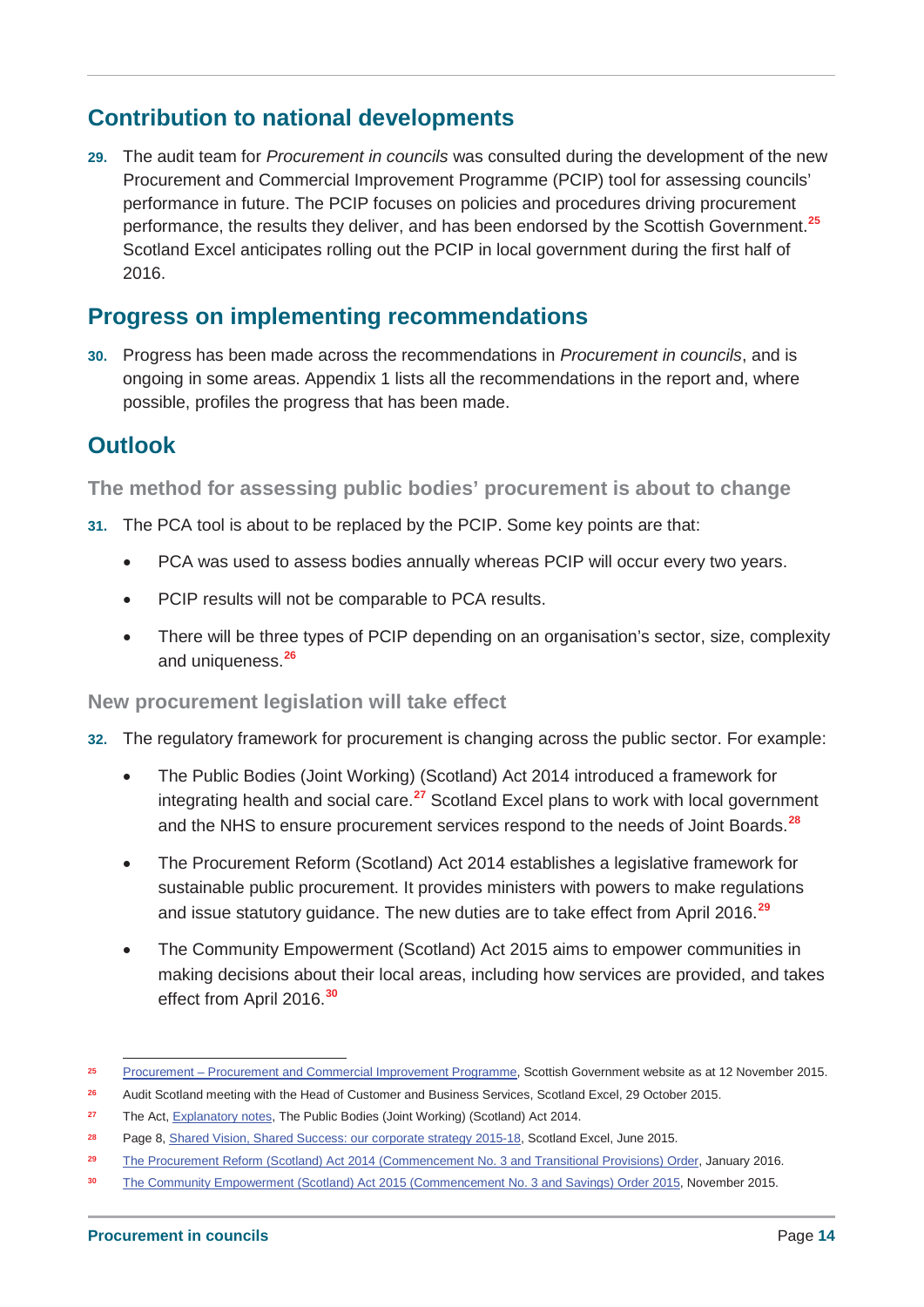#### **Scotland Excel faces financial challenges**

- **33.** When Scotland Excel was established in 2008, the Scottish Government granted it £4.5 million to fund its set-up costs and procurement reform activities. At March 2013, £1.2 million remained.**<sup>31</sup>** In the annual audit report on 2014/15, the external auditor reported that the ringfenced funding for reform, £0.3m as at 31 March 2015, is likely to be fully utilised in 2016, with no plans in place to fund reform work from 2016 onwards.**<sup>32</sup>** The auditor recommended that the organisation should prepare options as part of its budget-setting process for 2016/17. Scotland Excel developed funding proposals for its Joint Committee on 27 November 2015, which approved that the requisition for each council increase by 9.4 per cent for 2016/17 as a means of beginning to fund all of Scotland Excel's ongoing procurement activity sustainably.**<sup>33</sup>**
- **34.** In October 2015, Scotland Excel advised Audit Scotland that resolving the organisation's financial stability after 2016/17 will be challenging.**<sup>34</sup>** A significant portion of its income derives from the sale of training and support to councils, and Scotland Excel has indicated that the financial climate is impinging on councils' ability to pay for it. If Scotland Excel is compelled to scale back its support for councils, this could compromise the maintenance of the PCIP framework and periodic assessments of councils.

#### **Councils continue to face staffing challenges**

**35.** In 2014, the *Procurement in councils* report noted that 'councils and Scotland Excel believe shortages of skilled purchasing staff remain, and that there is a limited pool of experienced purchasing staff in the public sector from which to draw. As the economy improves, there is a risk that councils will lose qualified staff to other public sector organisations and the private sector, where salaries are higher.' Scotland Excel reiterated to Audit Scotland in October 2015 that these challenges remain and that some councils risk having an insufficient number of suitably qualified staff to properly plan and manage procurement.**<sup>35</sup>**

#### **There is scope for a procurement-related audit about three years from now**

**36.** With the roll-out of the PCIP to councils happening 2016, it is likely to be 2018 before the second PCIP cycle occurs and like-for-like comparisons become possible. PCIP will shortly be rolled out in the NHS. So in a few years' time, it should also be possible to map the changing performance of NHS procurement between 2016 and 2018. There is also some potential to consider thematic aspects of procurement across the public sector.

Fraser McKinlay Director of Performance Audit and Best Value Audit Scotland

February 2016

**<sup>31</sup>** Para 71, Procurement in Scotland, Accounts Commission, April 2014.

**<sup>32</sup>** Scotland Excel: Annual audit report to Members and the Controller of Audit, 2015.

**<sup>33</sup>** Page 27, Agenda document pack, Scotland Excel Joint Committee, 27 November 2015.

**<sup>34</sup>** Audit Scotland meeting with the Head of Customer and Business Services, Scotland Excel, 29 October 2015.

**<sup>35</sup>** Audit Scotland meeting with the Head of Customer and Business Services, Scotland Excel, 29 October 2015.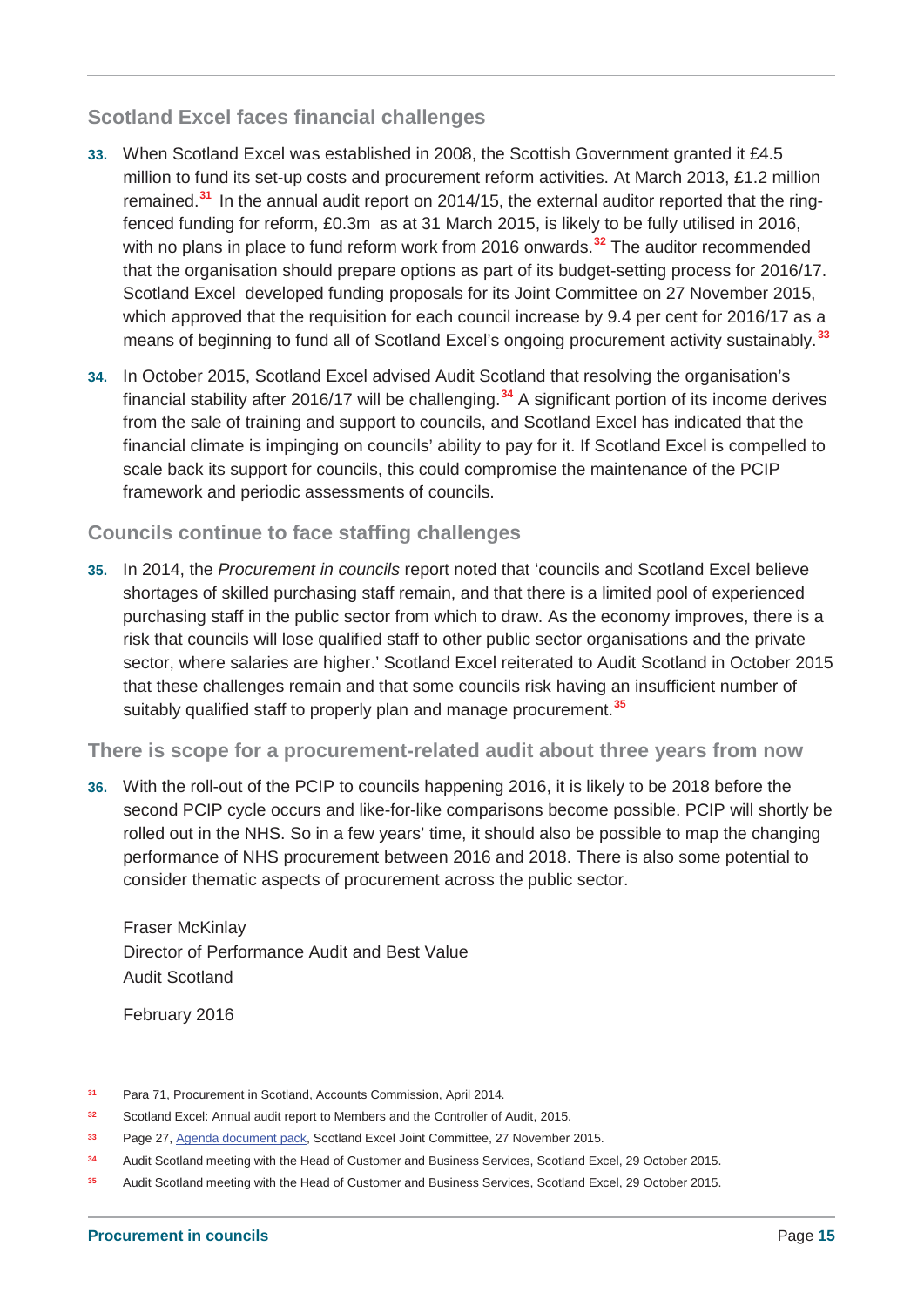| Appendix 1. Progress on implementing the recommendations                                                                                                                                 |                                                                                                                                                                                                                                                                                                                                                                                                                                                                                                                                                                                                                                                                                       |
|------------------------------------------------------------------------------------------------------------------------------------------------------------------------------------------|---------------------------------------------------------------------------------------------------------------------------------------------------------------------------------------------------------------------------------------------------------------------------------------------------------------------------------------------------------------------------------------------------------------------------------------------------------------------------------------------------------------------------------------------------------------------------------------------------------------------------------------------------------------------------------------|
| Recommendation                                                                                                                                                                           | <b>Progress</b>                                                                                                                                                                                                                                                                                                                                                                                                                                                                                                                                                                                                                                                                       |
| The Scottish Government should work with councils to:                                                                                                                                    |                                                                                                                                                                                                                                                                                                                                                                                                                                                                                                                                                                                                                                                                                       |
| reflect changes in procurement since 2008 and<br>review and update the Best Practice Indicators<br>(BPIs), drawing on councils' experiences, to<br>improve their usefulness to councils. | does not affect the gathering of contract spend data into the Scottish Government's procurement Hub, which continues. <sup>36</sup><br>Commercial Improvement Programme Dashboard replicates some information from BPIs. In 2015,<br>the Group therefore decided to drop BPIs except for indicators 1a and 1b, which relate to procurement savings. This<br>The Procurement Reform Delivery Group comprises the heads of centres of procurement expertise:<br>Advanced Procurement for Universities and Colleges (APUC)<br>Scottish Government representatives at deputy director level.<br>Scotland Excel (local government)<br>NHS National Procurement, and<br>The Procurement and |
| Scotland Excel should:                                                                                                                                                                   |                                                                                                                                                                                                                                                                                                                                                                                                                                                                                                                                                                                                                                                                                       |
| and experience with the Scottish Futures Trust,<br>maintain and improve its sharing of knowledge<br>and with the associated joint venture<br>companies                                   | In its corporate strategy for 2015-18, Scotland Excel commits to "monitor the progress of the Review of Procurement in<br>Construction, working with the Scottish Futures Trust (SFT) and partners to determine how our collaborative contracts<br>can support the implementation of its recommendations." <sup>37</sup>                                                                                                                                                                                                                                                                                                                                                              |
| set realistic timescales and savings targets for<br>contracts, particularly in new areas of<br>contracting                                                                               | A year-end performance report about Scotland Excel was taken by its Executive Sub-Committee in May 2015, showing<br>o achieve savings of between two per cent and seven per cent against the delivery programme<br>o developing a new three-year corporate strategy, which has subsequently been approved.<br>performance against the business plan. For 2014/15, the plan had 21 objectives:<br>o reduce and maintain sickness absence at below four per cent.<br>o eight extensions and 11 renewals were made to contracts<br>Seven objectives were partially achieved including:<br>Nine objectives were fully achieved including:                                                 |
| Page 26. Shared Vision, Shared Success: our corporate strategy 2015-18. Scotland Excel, June 2015.<br>Email from Scotland Excel to councils, 1 October 2015.                             |                                                                                                                                                                                                                                                                                                                                                                                                                                                                                                                                                                                                                                                                                       |

**37** Page 26, Shared Vision, Shared Success: our corporate strategy 2015-18, Scotland Excel, June 2015.í. נ<br>פ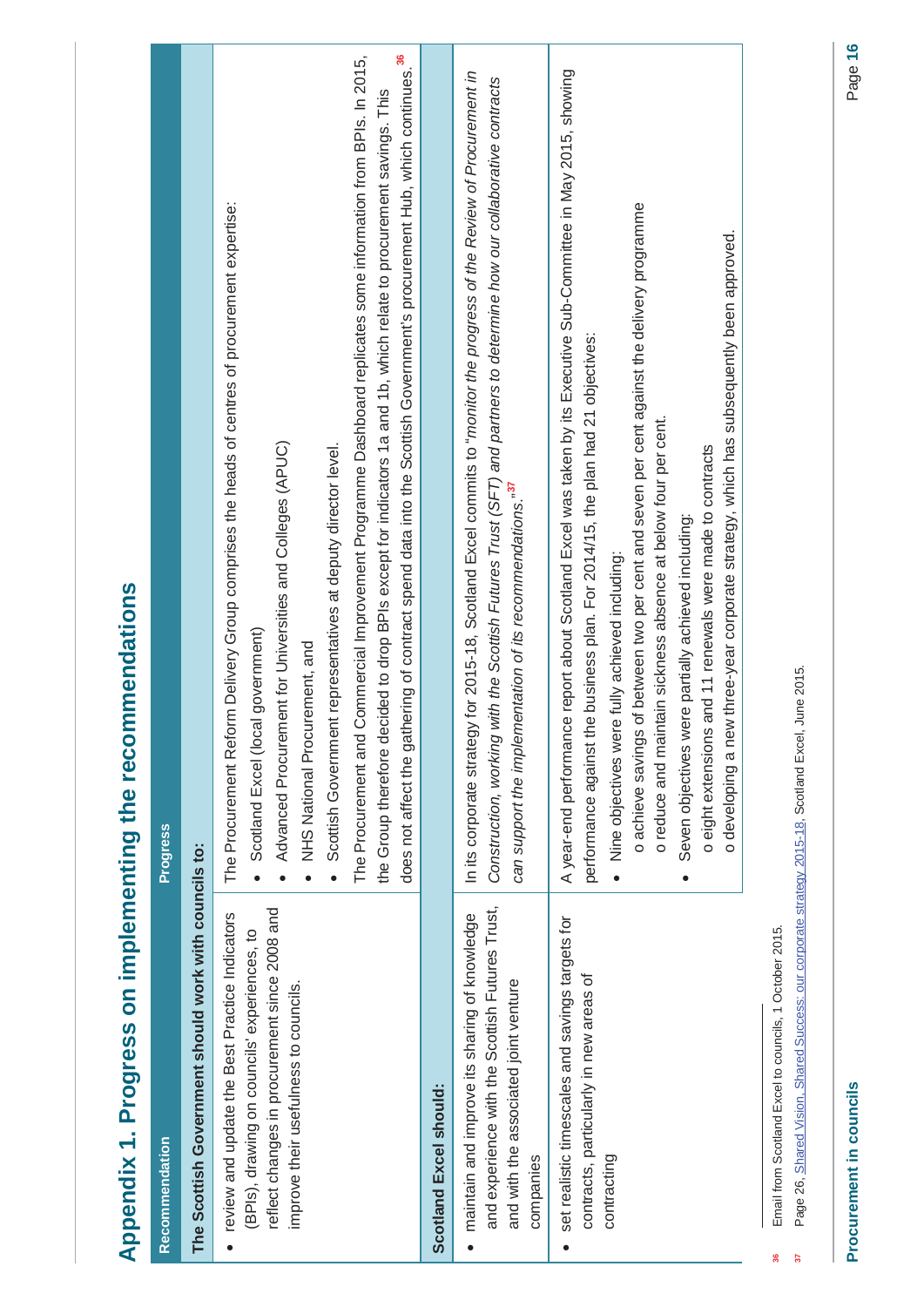| Recommendation                                                                                                                                                                                                          | Progress                                                                                                                                                                                                                                                                                                                                                                                                                                                                                                                                                                                                                                                                                                                                                  |
|-------------------------------------------------------------------------------------------------------------------------------------------------------------------------------------------------------------------------|-----------------------------------------------------------------------------------------------------------------------------------------------------------------------------------------------------------------------------------------------------------------------------------------------------------------------------------------------------------------------------------------------------------------------------------------------------------------------------------------------------------------------------------------------------------------------------------------------------------------------------------------------------------------------------------------------------------------------------------------------------------|
|                                                                                                                                                                                                                         | o the advertised annual value of contracts fell £102m below the target of £750m.<br>o eight new contracts were delivered against a target of 16<br>Five objectives were not achieved, including:<br>$\bullet$                                                                                                                                                                                                                                                                                                                                                                                                                                                                                                                                             |
|                                                                                                                                                                                                                         | Scotland Excel's 2015/16 operating plan includes plans to deliver a rolling schedule of new contract opportunities,<br>identified and agreed with local authority stakeholders. <sup>38</sup>                                                                                                                                                                                                                                                                                                                                                                                                                                                                                                                                                             |
|                                                                                                                                                                                                                         | Scotland Excel's corporate strategy 2015-18 commits to ongoing partnership working, specifically mentioning areas like a<br>Review of Procurement in Construction. <sup>39</sup> It claims that its 'growing portfolio of collaborative contracts delivers around £4<br>invested by councils, not to mention the efficiency gains of developing one national contract<br>in savings for every £1<br>instead of 32'. <sup>40</sup>                                                                                                                                                                                                                                                                                                                         |
| Scotland Excel and councils should:                                                                                                                                                                                     |                                                                                                                                                                                                                                                                                                                                                                                                                                                                                                                                                                                                                                                                                                                                                           |
| Pages15-16, Scotland Excel: Annual audit report 2014/15 to Members and the Controller of Audit, August 2015.<br>review and formalise arrangements to fund<br>procurement reform activity beyond 2016<br>$\bullet$<br>38 | six project areas: funding; leading change; stakeholder engagement; organisational development;<br>requisition for each council increase by 9.4 per cent for 2016/17 as a means of beginning to fund all of Scotland Excel's<br>ped funding proposals for its Joint Committee on 27 November 2015, which approved that the<br>as a challenging issue by both Scotland Excel and its appointed auditor. In December 2014,<br>Scotland Excel established a transformation programme to underpin the delivery of its corporate strategy. The<br>business intelligence; and governance, policy and process. <sup>41</sup><br>ongoing procurement activity sustainably. <sup>42</sup><br>programme comprises<br>Scotland Excel develo<br>This has been flagged |
|                                                                                                                                                                                                                         |                                                                                                                                                                                                                                                                                                                                                                                                                                                                                                                                                                                                                                                                                                                                                           |

- Page 26, Shared Vision, Shared Success: our corporate strategy 2015-18, Scotland Excel, June 2015. **39** Page 26, Shared Vision, Shared Success: our corporate strategy 2015-18, Scotland Excel, June 2015.  $39<sub>o</sub>$
- Total savings from the use of standardised contracts versus Scotland Excel's requisitions on councils, information supplied to Audit Scotland in January 2016. **40** Total savings from the use of standardised contracts versus Scotland Excel's requisitions on councils, information supplied to Audit Scotland in January 2016.  $\frac{1}{2}$ 
	- Page 42, Shared Vision, Shared Success: our corporate strategy 2015-18, Scotland Excel, June 2015. **41** Page 42, Shared Vision, Shared Success: our corporate strategy 2015-18, Scotland Excel, June 2015.  $\frac{1}{4}$
- Page 27, Agenda document pack, Scotland Excel Joint Committee, 27 November 2015. **42** Page 27, Agenda document pack, Scotland Excel Joint Committee, 27 November 2015.  $\frac{1}{2}$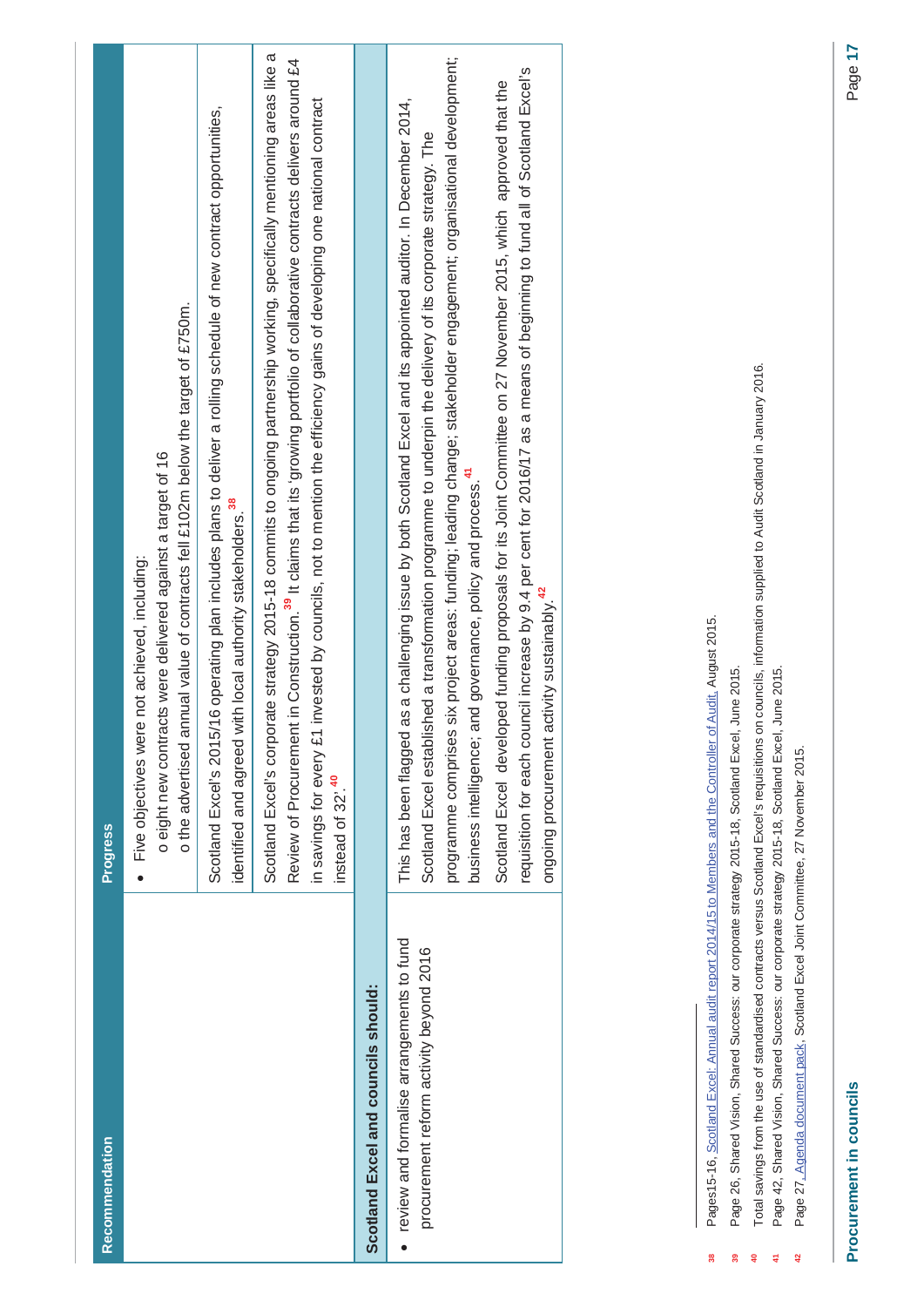|    | <b>Recommendation</b>                                                                                                                                                                                                             | <b>Progress</b>                                                                                                                                                                                                                                                                                                                                                                                                                                                                                                                                                                                                                                                                                                              |
|----|-----------------------------------------------------------------------------------------------------------------------------------------------------------------------------------------------------------------------------------|------------------------------------------------------------------------------------------------------------------------------------------------------------------------------------------------------------------------------------------------------------------------------------------------------------------------------------------------------------------------------------------------------------------------------------------------------------------------------------------------------------------------------------------------------------------------------------------------------------------------------------------------------------------------------------------------------------------------------|
|    | Council staff involved in procurement should                                                                                                                                                                                      |                                                                                                                                                                                                                                                                                                                                                                                                                                                                                                                                                                                                                                                                                                                              |
|    | within three months of the end of the financial<br>the procurement Hub on a regular and timely<br>submit accurate and complete information to<br>basis (ideally quarterly, and as a minimum<br>year)                              | However, it also recognises the benefits to councils of quarterly reporting, which could provide a more timely national<br>Scotland Excel reports that councils are now much better at submitting their procurement data annually and on time.<br>overview and useful benchmarking data for councils themselves. <sup>43</sup>                                                                                                                                                                                                                                                                                                                                                                                               |
|    | examine the costs and benefits of differentiating<br>ALEO and council expenditure in their Hub<br>submissions                                                                                                                     | Not assessed.                                                                                                                                                                                                                                                                                                                                                                                                                                                                                                                                                                                                                                                                                                                |
|    | provided by the Hub, including the use of BPIs<br>make greater use of the tools and facilities<br>in their performance reporting and to<br>benchmark their progress                                                               | The PCIP reporting Dashboard replicates some information from the BPIs. In 2015, the Group therefore decided to drop<br>gathering of contract spend data into the Scottish Government's procurement Hub, which continues. The first cycle of<br>the BPIs except for indicators 1a and 1b, which relate to procurement savings. This decision does not affect the<br>The Procurement Reform Delivery Group comprises the heads of centres of procurement expertise:<br>Advanced Procurement for Universities and Colleges (APUC)<br>Scottish Government representatives at deputy director level.<br>PCIP assessments will be conducted in councils in 2016.<br>Scotland Excel (local government)<br>NHS National Procurement |
|    | reflect service user requirements and allow for<br>engage earlier with suppliers and the people<br>contract specifications that more accurately<br>who use public services to help develop<br>greater innovation within contracts | with learning disabilities is now available as part of Scotland Excel's social care contracts portfolio. People with learning<br>The standardised contracts developed by Scotland Excel are devised following research with a range of stakeholders,<br>including councils, service providers, and service clients. For example, a framework for care home services for adults<br>disabilities who had direct experience of living in care homes were involved in the development and evaluation of the<br>views were embedded in the service specification. <sup>44</sup><br>framework, and their                                                                                                                           |
| 43 | Audit Scotland meeting with the Head of Customer and Business Services, Scotland Excel, 29 October 2015.                                                                                                                          |                                                                                                                                                                                                                                                                                                                                                                                                                                                                                                                                                                                                                                                                                                                              |

Page 3, Scotland Excel News: Summer 2015, Scotland Excel, Summer 2015. **44** Page 3, Scotland Excel News: Summer 2015, Scotland Excel, Summer 2015.44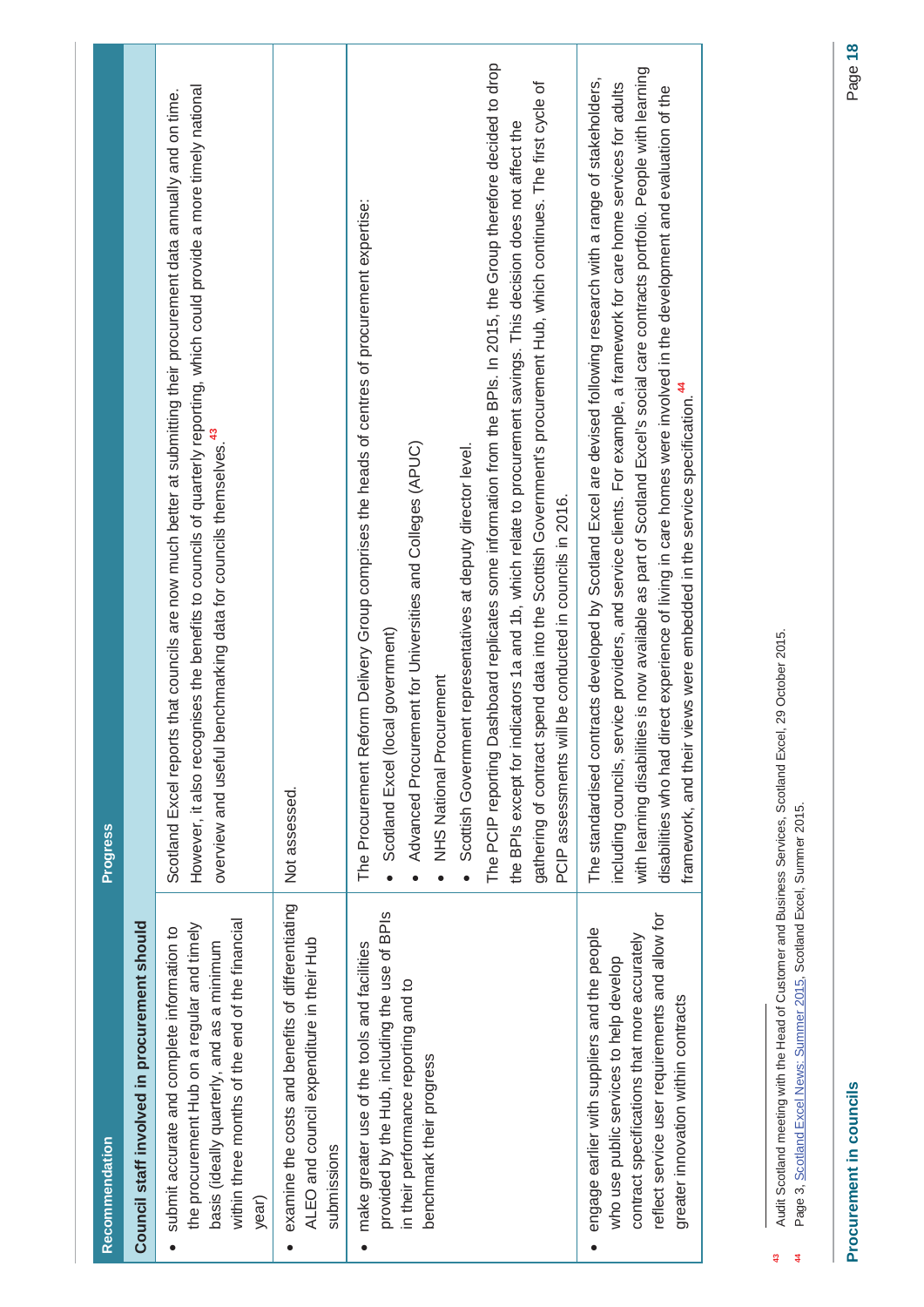| Recommendation                                                                                                                                                                                                                      | Progress                                                                                                                                                                                                                                                                                                                                                                                                                                                                                                                                                |
|-------------------------------------------------------------------------------------------------------------------------------------------------------------------------------------------------------------------------------------|---------------------------------------------------------------------------------------------------------------------------------------------------------------------------------------------------------------------------------------------------------------------------------------------------------------------------------------------------------------------------------------------------------------------------------------------------------------------------------------------------------------------------------------------------------|
| use the Public Contracts Scotland tender<br>module for all applicable contracts                                                                                                                                                     | o provide an internet-based publicly viewable version of it from 18 April 2016. While the onus is on<br>The Procurement Reform (Scotland) Act 2014 requires all public sector contracting organisations to keep and maintain a<br>individual organisations to produce and publish contract registers, in order to provide support to the public sector, Public<br>Contracts Scotland (PCS) will provide functionality on the portal to produce a contract register that meets the<br>requirements of the Act. <sup>45</sup><br>contract register, and t |
| make full use of national collaborative contracts<br>participation in these contracts to the relevant<br>and provide a clear explanation for non-<br>council committee                                                              | contracts under development by Scotland Excel address: Surveying & construction management; Playground equipment<br>environment (10); Social care (8); Education & corporate services (4). Councils are using many existing contracts. New<br>& artificial surfaces; Home energy efficiency programme; Road services; Adult supported living; Architecture services.<br>Scotland Excel has developed contracts in areas including Construction and maintenance (16 contracts); Transport &                                                              |
| benefits and report the benefits to the relevant<br>information on non-financial benefits including<br>develop a systematic approach to collecting<br>economic, community and environmental<br>council committee on a regular basis | The Community Empowerment (Scotland) Act received Royal Assent in July 2015. The Act empowers communities in<br>Scotland Excel has included community benefits as a scored element in tenders since 2013.<br>making decisions about their local areas, including how services are provided. <sup>47</sup>                                                                                                                                                                                                                                               |
| consistent and transparent methodology that<br>calculated and their relationship to improved<br>demonstrates clearly how the savings are<br>calculate procurement savings using a<br>procurement                                    | councils' £22 million of fees for membership of Scotland Excel, and that £1.4 billion has been spent through councils' use<br>Scotland Excel calculates that its standardised contracts have generated £85 million of savings in comparison to<br>of its contracts since 2008. <sup>48</sup>                                                                                                                                                                                                                                                            |
|                                                                                                                                                                                                                                     |                                                                                                                                                                                                                                                                                                                                                                                                                                                                                                                                                         |

Forward Plan 30<sup>th</sup> October 2015, Public Contracts Scotland, website as at 26 November 2015. **45** Forward Plan 30th October 2015, Public Contracts Scotland, website as at 26 November 2015. 45

Presentation by Scotland Excel to councils during consultation events in 2015. **46** Presentation by Scotland Excel to councils during consultation events in 2015.  $\frac{6}{3}$ 

Explanatory Notes, Community Empowerment (Scotland) Act, July 2015. **47** Explanatory Notes, Community Empowerment (Scotland) Act, July 2015.  $47$ 

Presentation by Scotland Excel to councils during consultation events in 2015. **48** Presentation by Scotland Excel to councils during consultation events in 2015. $\frac{8}{3}$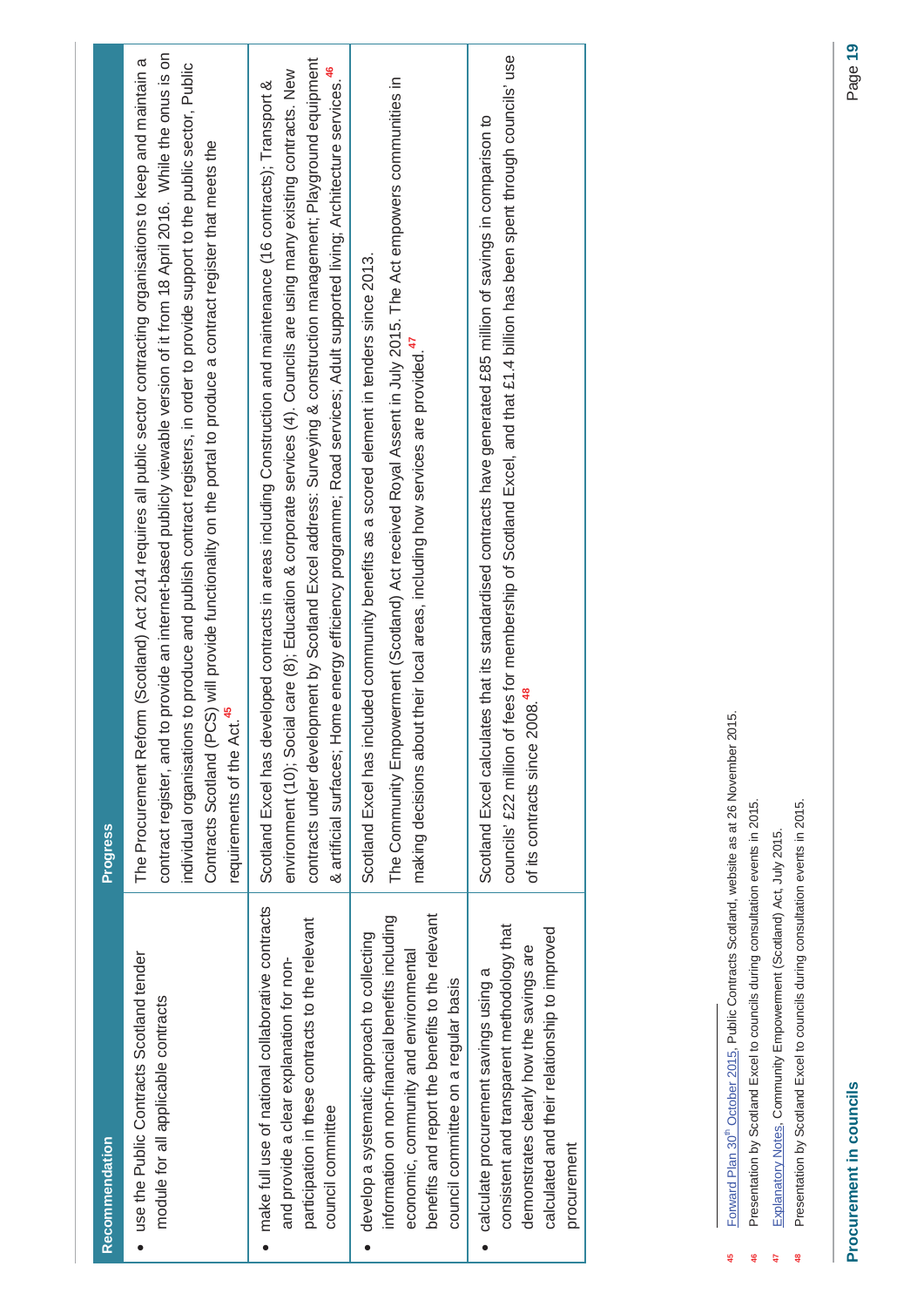|   | Recommendation                                                                                                                                                                                                                                                                                                                                                                                                                                                          | <b>Progress</b>                                                                                                                                                                                                                                                                                                                                                                                                                                                                                                                                                                                                                                                                                                                                                                                                                                                                                                                                           |  |
|---|-------------------------------------------------------------------------------------------------------------------------------------------------------------------------------------------------------------------------------------------------------------------------------------------------------------------------------------------------------------------------------------------------------------------------------------------------------------------------|-----------------------------------------------------------------------------------------------------------------------------------------------------------------------------------------------------------------------------------------------------------------------------------------------------------------------------------------------------------------------------------------------------------------------------------------------------------------------------------------------------------------------------------------------------------------------------------------------------------------------------------------------------------------------------------------------------------------------------------------------------------------------------------------------------------------------------------------------------------------------------------------------------------------------------------------------------------|--|
| ٠ | avoidance and improved contract management<br>aim to achieve the superior performance level<br>o automation of procurement and payment<br>o spend covered by an agreed commodity<br>o participation in Scotland Excel contracts<br>o spend captured in the council's contract<br>make better use of market research, cost<br>to identify savings and potential service<br>in the PCA, particularly in relation to:<br>improvements<br>processes<br>strategy<br>register | Between 2013 and 2014, the number of councils in this category increased from one (Renfrewshire, 80 per cent) to four:<br>Scotland Excel does not maintain a list of spend on councils' contract registers but, against this, a contract register is a<br>Renfrewshire (83 per cent and the top performer in 2013 and 2014), City of Edinburgh (76), Glasgow City (76), South<br>Scotland Excel has advised Audit Scotland that, on average, councils use 42 out of 48 available contracts, ranging<br>Standardised contracts designed by Scotland Excel now cater for fluctuations in commodity prices.<br>used (East Ayrshire, Glasgow City) and all 48 (West Dunbartonshire). <sup>50</sup><br>Please refer to the recommendation below on electronic procurement.<br>its contracts follow this approach. <sup>49</sup><br>key area of focus for the organisation. <sup>51</sup><br>Scotland Excel claims<br>between 31 contracts<br>Lanarkshire (75). |  |
|   | Councils' corporate management teams should:                                                                                                                                                                                                                                                                                                                                                                                                                            |                                                                                                                                                                                                                                                                                                                                                                                                                                                                                                                                                                                                                                                                                                                                                                                                                                                                                                                                                           |  |
|   | similar-sized councils with higher PCA scores<br>benchmark their procurement staffing against<br>and, where appropriate, produce a business<br>procurement staff where they have lower<br>case for employing additional qualified<br>staffing levels                                                                                                                                                                                                                    | The gap between high- and low-performing councils has been closing. Scotland Excel indicates that councils have been<br>recruiting procurement experts, but that the pool of suitable staff is limited. <sup>52</sup>                                                                                                                                                                                                                                                                                                                                                                                                                                                                                                                                                                                                                                                                                                                                     |  |
|   | economies of scale and creating collaborative<br>examine the benefits of joint working or joint<br>procurement teams as a way of securing<br>contracts                                                                                                                                                                                                                                                                                                                  | Scotland Excel has also advised Audit Scotland that there is considerable scope for further progress on this issue,<br>Scotland Excel indicates that it continues to promote the potential benefits of councils' pooling qualified expertise.<br>especially given the limited pool of procurement professionals in Scotland. <sup>53</sup>                                                                                                                                                                                                                                                                                                                                                                                                                                                                                                                                                                                                                |  |
| ఞ | Audit Scotland meeting with the Head of Customer and Business Services, Scotland Excel, 29 October 2015.<br>Audit Scotland meeting with the Head of Customer and Business Services, Scotland Excel, 29 October 2015.<br>Audit Scotland meeting with the Head of Customer and Business Services, Scotland Excel<br>Email from Scotland Excel to Audit Scotland, 12 November 2015.                                                                                        | , 29 October 2015.                                                                                                                                                                                                                                                                                                                                                                                                                                                                                                                                                                                                                                                                                                                                                                                                                                                                                                                                        |  |

# **Procurement in councils** Page **20** Procurement in councils

**53** Audit Scotland meeting with the Head of Customer and Business Services, Scotland Excel, 29 October 2015.

 $53<sub>o</sub>$ 

Audit Scotland meeting with the Head of Customer and Business Services, Scotland Excel, 29 October 2015.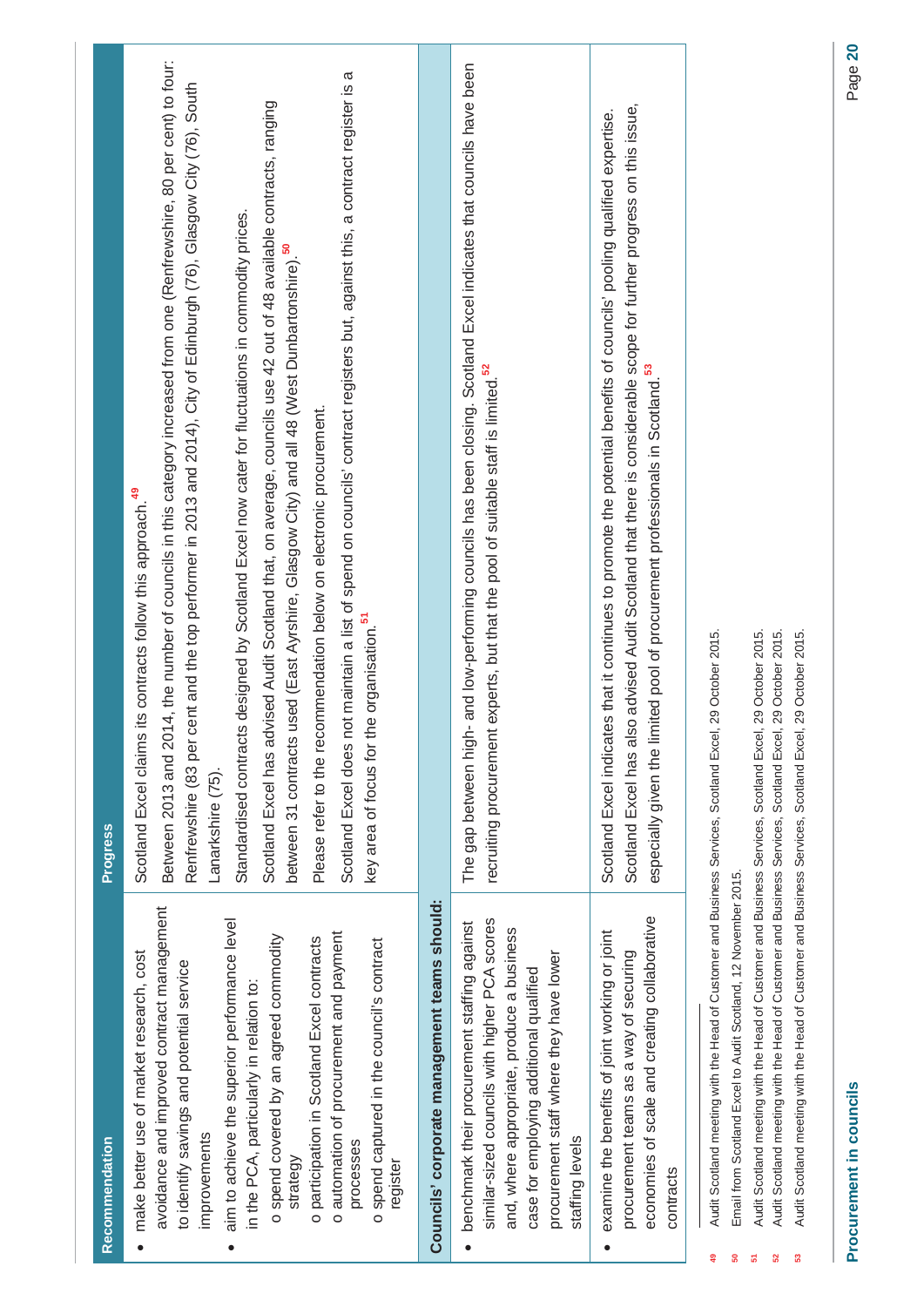| Recommendation                                                                                                                                                                                                                                                                                                         | <b>Progress</b>                                                                                                                                                                                                                                                                                                                                                                                                                                                                                                                                                                                                                                                                                                                                                                                                                                                                                                                                                                                                                                                                                                                                                                                                                                                                                         |
|------------------------------------------------------------------------------------------------------------------------------------------------------------------------------------------------------------------------------------------------------------------------------------------------------------------------|---------------------------------------------------------------------------------------------------------------------------------------------------------------------------------------------------------------------------------------------------------------------------------------------------------------------------------------------------------------------------------------------------------------------------------------------------------------------------------------------------------------------------------------------------------------------------------------------------------------------------------------------------------------------------------------------------------------------------------------------------------------------------------------------------------------------------------------------------------------------------------------------------------------------------------------------------------------------------------------------------------------------------------------------------------------------------------------------------------------------------------------------------------------------------------------------------------------------------------------------------------------------------------------------------------|
| purchasing systems to an electronic 'purchase-<br>consider the business case for moving all<br>phase out paper purchasing systems and<br>to-pay basis                                                                                                                                                                  | ultimately to receiving the products/services and paying the suppliers invoice. Using systems to automate this process<br>invoices and related documents to be issued, received and reconciled electronically through a secure channel. In<br>Public Contracts Scotland (PCS) provides suppliers with free access to all essential information on public sector<br>PCS-Tender is the national eSourcing system provided free of charge by the Scottish Government. The system<br>April 2015, the Scottish Government announced that elnvoicing had been extended to all Scottish public sector<br>elnvoicing is an electronic service that facilitates information exchange between buyers and suppliers. It allows<br>product/service that they need, through the authorisation process, to sending the supplier the purchase order and<br>process encompasses all the steps that are followed from the time someone orders a<br>business opportunities. All public sector bodies in Scotland are expected to use PCS.<br>A number of improvement programmes have been led by the Scottish Government, eg:<br>ganisations with a set of web-based procurement tools.<br>can help to deliver greater efficiencies. <sup>54</sup><br>provides buying or<br>The purchase-to-pay<br>$\bullet$<br>$\bullet$ |
|                                                                                                                                                                                                                                                                                                                        | Scotland Excel has advised Audit Scotland that local government has been actively engaged in these initiatives, but that<br>electronic procurement remains an area of weakness, and also of opportunity. <sup>56</sup><br>bodies in Scotland                                                                                                                                                                                                                                                                                                                                                                                                                                                                                                                                                                                                                                                                                                                                                                                                                                                                                                                                                                                                                                                            |
| assessment of procurement risk, including<br>o require internal audit to conduct a regular<br>o requiring staff involved in procurement to<br>complete a register of interest statement<br>raise staff awareness of accountability and<br>o implementing a written code of ethics<br>the risk of fraud<br>controls by: | The timescale for this impact assessment precluded a survey of all 32 councils.                                                                                                                                                                                                                                                                                                                                                                                                                                                                                                                                                                                                                                                                                                                                                                                                                                                                                                                                                                                                                                                                                                                                                                                                                         |
| Scottish Government Procurement: eCommerce, Scottish Government website as at 26 November 2015                                                                                                                                                                                                                         |                                                                                                                                                                                                                                                                                                                                                                                                                                                                                                                                                                                                                                                                                                                                                                                                                                                                                                                                                                                                                                                                                                                                                                                                                                                                                                         |

Billis Economistes as at 20 November 20 November 20 November 2013. **54** Scottish Government Procurement: eCommerce, Scottish Government website as at 26 November 2015. 

Public Contracts Scotland - Tender, Scottish Government website as at 10 November 2015. **55** Public Contracts Scotland – Tender, Scottish Government website as at 10 November 2015. 55

Email correspondence between Scotland Excel and Audit Scotland, 10 November 2015. **56** Email correspondence between Scotland Excel and Audit Scotland, 10 November 2015.56

**Procurement in councils** Page **21** Procurement in councils